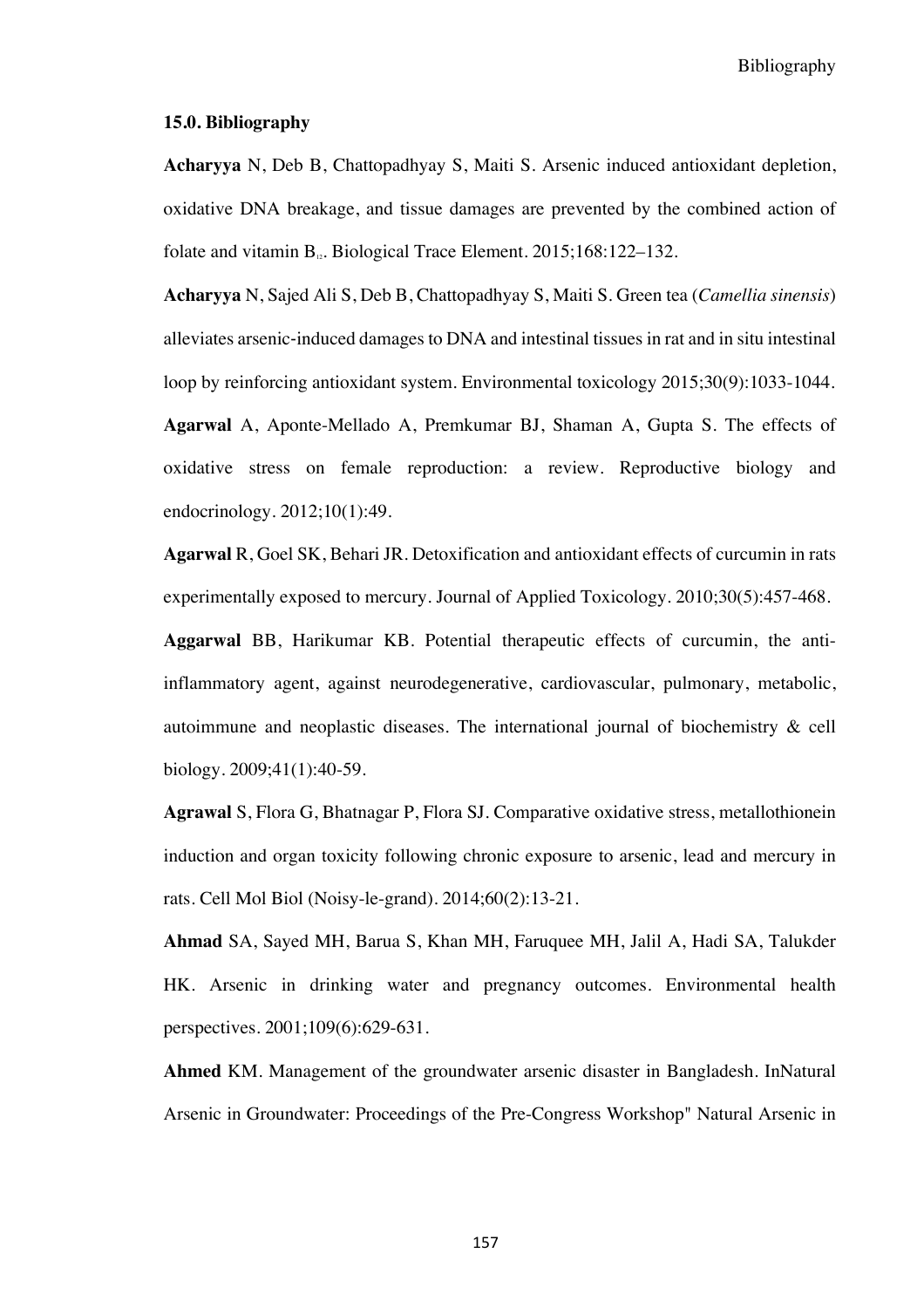Groundwater", 32nd International Geological Congress, Florence, Italy, 18-19 August 2004 Mar 1 (p. 283). CRC Press.

**Ajees** AA, Marapakala K, Packianathan C, Sankaran B, Rosen BP. Structure of an As (III) S-adenosylmethionine methyltransferase: insights into the mechanism of arsenic biotransformation. Biochemistry. 2012;51(27):5476-5485.

**Ak** T, Gülçin İ. Antioxidant and radical scavenging properties of curcumin. Chemicobiological interactions. 2008;174(1):27-37.

**Akhtar** F, Rizvi MM, Kar SK. Oral delivery of curcumin bound to chitosan nanoparticles cured Plasmodium yoelii infected mice. Biotechnology advances. 2012;30(1):310-320.

**Akila** P, Vennila L. Chlorogenic acid a dietary polyphenol attenuates isoproterenol induced myocardial oxidative stress in rat myocardium: An in vivo study. Biomedicine & Pharmacotherapy. 2016;84:208-214.

**Aktas** C, Kanter M, Kocak Z. Antiapoptotic and proliferative activity of curcumin on ovarian follicles in mice exposed to whole body ionizing radiation. Toxicology and industrial health. 2012;28(9):852-863.

**Altenburg** JD, Bieberich AA, Terry C, Harvey KA, VanHorn JF, Xu Z, Davisson VJ, Siddiqui RA. A synergistic antiproliferation effect of curcumin and docosahexaenoic acid in SK-BR-3 breast cancer cells: unique signaling not explained by the effects of either compound alone. BMC cancer. 2011;11(1):149.

**Ammon** HP, Wahl MA. Pharmacology of Curcuma longa. Planta medica. 1991;57(01):1- 7.

**Anitha** A, Maya S, Deepa N, Chennazhi KP, Nair SV, Tamura H, Jayakumar R. Efficient water soluble O-carboxymethyl chitosan nanocarrier for the delivery of curcumin to cancer cells. Carbohydrate Polymers. 2011;83(2):452-461.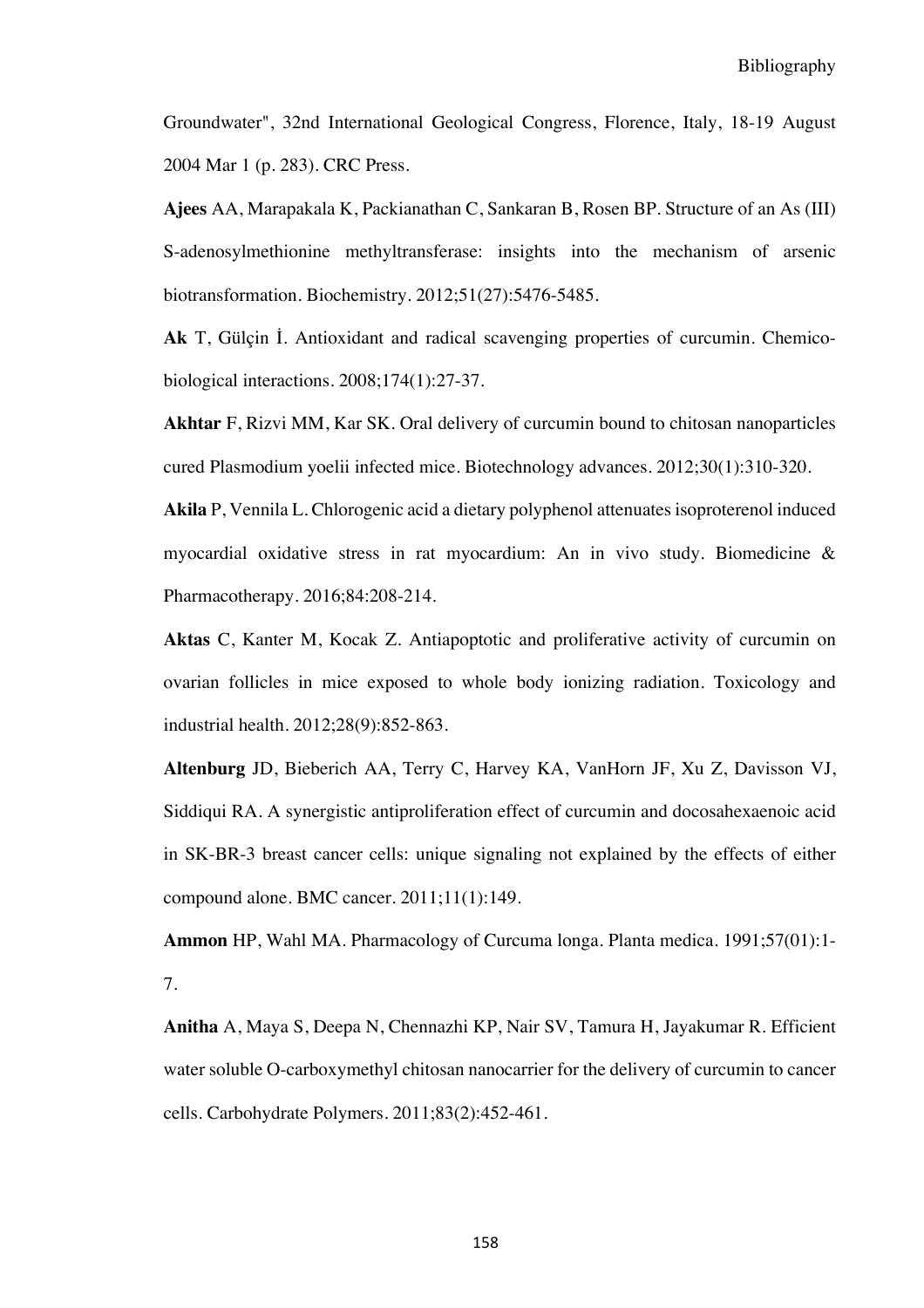**Anjana** D, Nair KA, Somashekara N, Venkata M, Sripathy R, Yelucheri R, Parmar H, Upadhyay R, Verma SR, Ramchand CN. Development of curcumin based ophthalmic formulation. American Journal of Infectious Diseases. 2012;8(1):41.

**Azmi** AF, Mustafa S, Hashim DM, Manap YA. Prebiotic activity of polysaccharides extracted from Gigantochloa levis (Buluh beting) shoots. Molecules. 2012;17(2):1635- 1651.

**Ba** X, Garg NJ. Signaling mechanism of poly (ADP-ribose) polymerase-1 (PARP-1) in inflammatory diseases. The American journal of pathology. 2011;178(3):946-955.

**Bala** T, Arumugam SK, Pasricha R, Prasad BL, Sastry M. Foam-based synthesis of cobalt nanoparticles and their subsequent conversion to Co core Ag shell nanoparticles by a simple transmetallation reaction. Journal of Materials Chemistry. 2004;14(6):1057-1061.

**Bates** MN, Smith AH, Hopenhayn-Rich C. Arsenic ingestion and internal cancers: a review. American Journal of Epidemiology. 1992;135(5):462-476.

**Bharti** AC, Donato N, Singh S, Aggarwal BB. Curcumin (diferuloylmethane) downregulates the constitutive activation of nuclear factor–κB and IκBα kinase in human multiple myeloma cells, leading to suppression of proliferation and induction of apoptosis. Blood. 2003;101(3):1053-1062.

**Bhattacharjee** SU, Pal SU. Additive protective effects of selenium and vitamin E against arsenic induced lipidemic and cardiotoxic effects in mice. International Journal of Pharmacy and Pharmaceutical Science. 2014;6(5):406-413.

**Bhattacharya** A, Bhattacharya S. Induction of oxidative stress by arsenic in Clarias batrachus: involvement of peroxisomes. Ecotoxicology and environmental safety. 2007;66(2):178-187.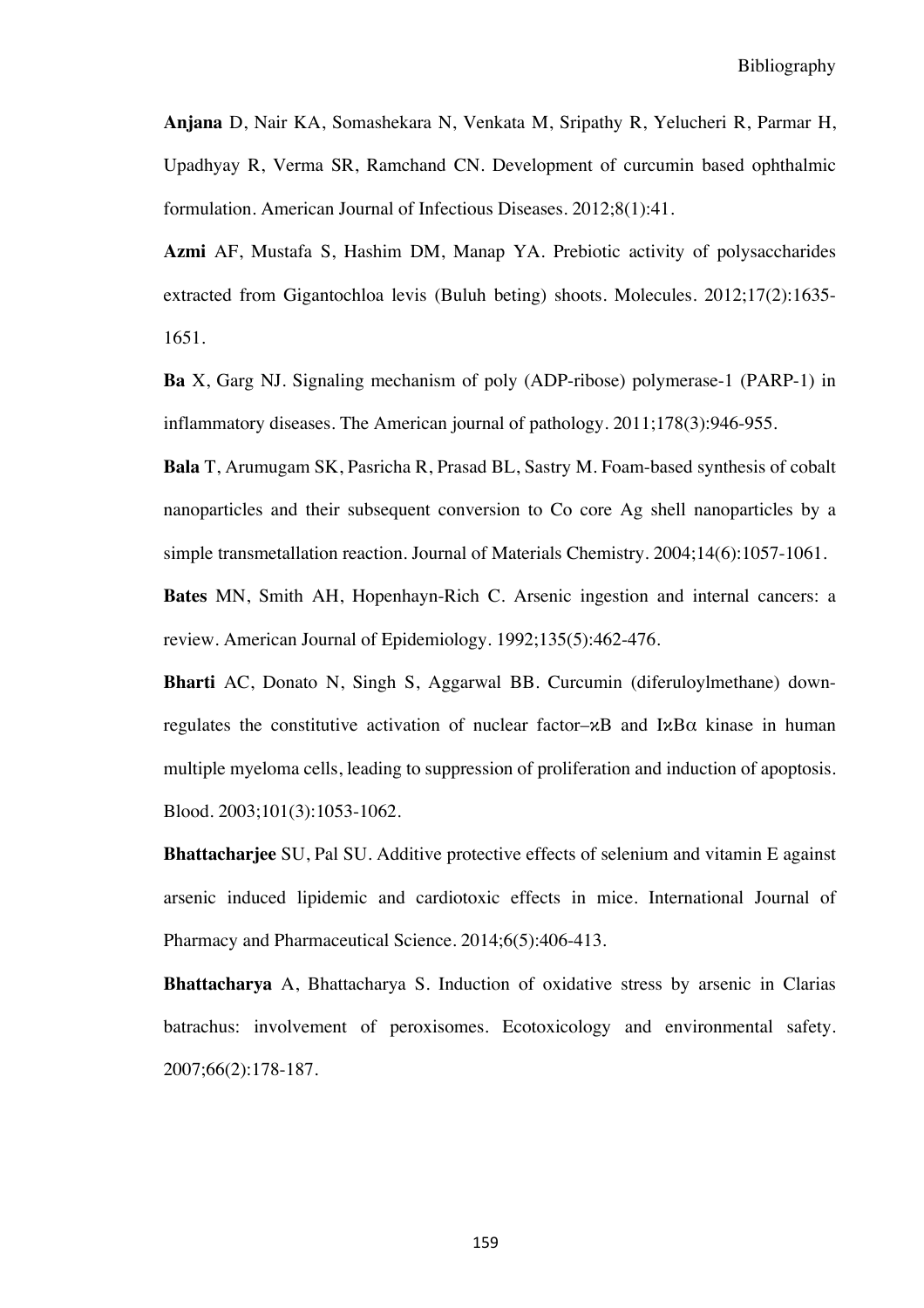**Bhattacharya** S, Haldar PK. The triterpenoid fraction from Trichosanthes dioica root suppresses experimentally induced inflammatory ascites in rats. Pharmaceutical biology. 2013;51(11):1477-1479.

**Biswas** J, Sinha D, Mukherjee S, Roy S, Siddiqi M, Roy M. Curcumin protects DNA damage in a chronically arsenic-exposed population of West Bengal. Human & experimental toxicology. 2010;29(6):513-524.

**Brandt** RB, Laux JE, Spainhour SE, Kline ES. Lactate dehydrogenase in rat mitochondria. Archives of Biochemistry and Biophysics. 1987;259(2):412-422.

**Budrat** P, Shotipruk A. Extraction of phenolic compounds from fruits of bitter melon (Momordica charantia) with subcritical water extraction and antioxidant activities of these extracts. Chiang Mai Journal of Science. 2008;35(1):123-130.

**Byron** WR, Bierbower GW, Brouwer JB, Hansen WH. Pathologic changes in rats and dogs from two-year feeding of sodium arsenite or sodium arsenate. Toxicology and applied pharmacology. 1967;10(1):132-147.

**Caldecott** KW. Protein-protein interactions during mammalian DNA single-strand break repair. Biochemical Society Transactions. 2003;31:247–251.

**Calvo** P, Remunan-Lopez C, Vila-Jato JL, Alonso MJ. Novel hydrophilic chitosanpolyethylene oxide nanoparticles as protein carriers. Journal of Applied Polymer Science. 1997;63(1):125-132.

**Calvo** P, Vila-Jato JL, Alonso MJ. Effect of lysozyme on the stability of polyester nanocapsules and nanoparticles: stabilization approaches. Biomaterials. 1997 ;18(19):1305-1310.

**Cardin** R, Piciocchi M, Bortolami M, Kotsafti A, Barzon L, Lavezzo E, Sinigaglia A, Rodriguez-Castro KI, Rugge M, Farinati F. Oxidative damage in the progression of chronic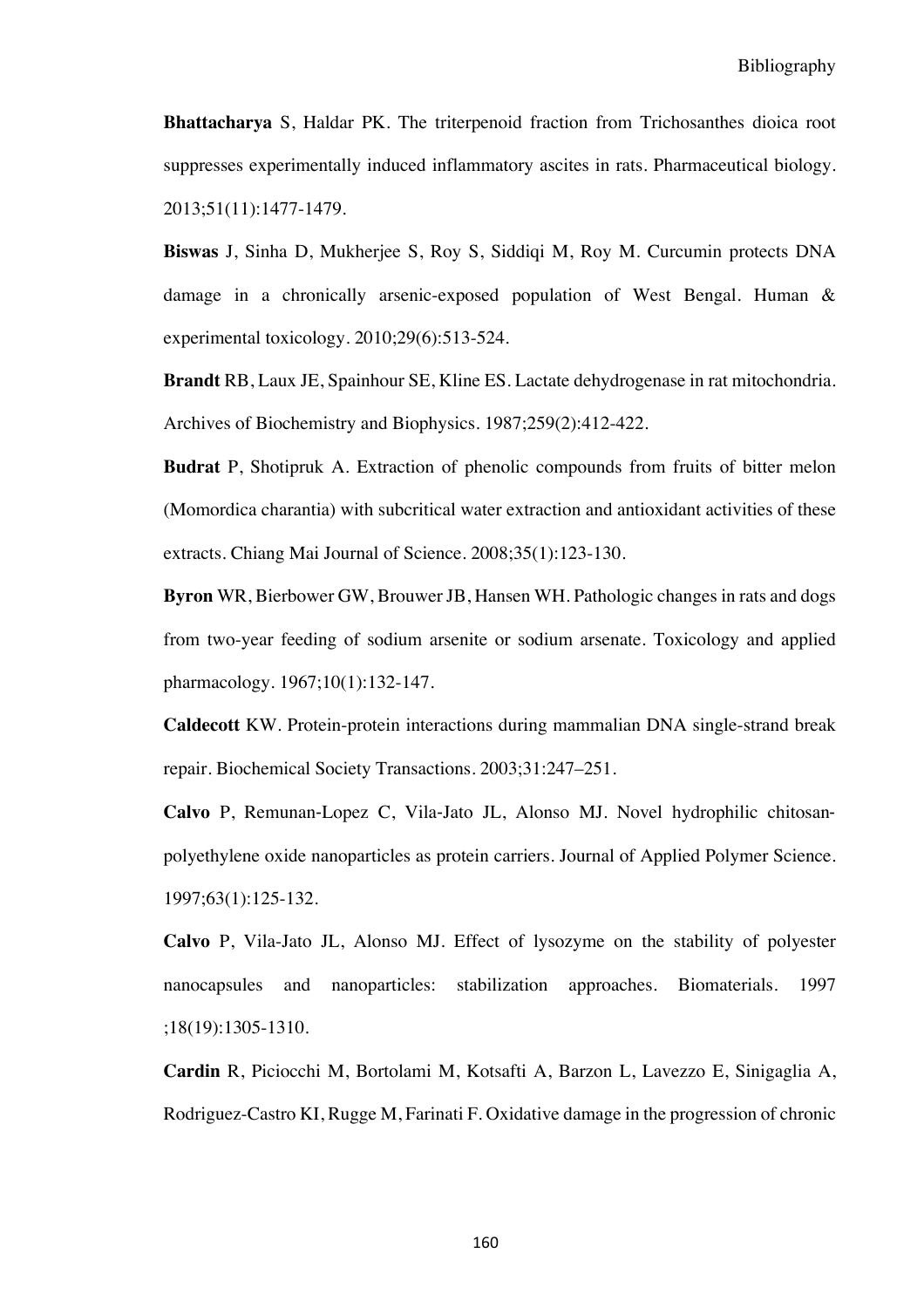liver disease to hepatocellular carcinoma: an intricate pathway. World journal of gastroenterology: WJG. 2014;20(12):3078.

**Carleton** AB, Peters RA, Thompson RH. The treatment of arsenical dermatitis with dimercaptopropanol (BAL). Quarterly Journal of Medicine. 1948;17(65):49-79.

**Celino** FT, Yamaguchi S, Miura C, Miura T. Arsenic inhibits in vitro spermatogenesis and induces germ cell apoptosis in Japanese eel (Anguilla japonica). Reproduction. 2009;138(2):279-287.

**Chakraborti** D, Rahman MM, Paul K, Chowdhury UK, Sengupta MK, Lodh D, Chanda CR, Saha KC, Mukherjee SC. Arsenic calamity in the Indian subcontinent: what lessons have been learned? Talanta. 2002;58(1):3-22.

**Champlin** AK, Dorr DL, Gates AH. Determining the stage of the estrous cycle in the mouse by the appearance of the vagina. Biology of reproduction. 1973;8(4):491-494.

**Chang** MT, Tsai TR, Lee CY, Wei YS, Chen YJ, Chen CR, Tzen JT. Elevating bioavailability of curcumin via encapsulation with a novel formulation of artificial oil bodies. Journal of agricultural and food chemistry. 2013;61(40):9666-9671.

**Chao** CY, Huang CJ. Bitter gourd (*Momordica charantia*) extract activates peroxisome proliferator-activated receptors and upregulates the expression of the acyl CoA oxidase gene in H4IIEC3 hepatoma cells. Journal of biomedical science. 2003;10(6):782-791.

**Chappell** WR, Beck BD, Brown KG, Chaney R, Cothern R, Cothern CR, Irgolic KJ, North DW, Thornton I, Tsongas TA. Inorganic arsenic: a need and an opportunity to improve risk assessment. Environmental health perspectives. 1997;105(10):1060-1070.

**Chatjigakis** AK, Pappas C, Proxenia N, Kalantzi O, Rodis P, Polissiou M. FT-IR spectroscopic determination of the degree of esterification of cell wall pectins from stored peaches and correlation to textural changes. Carbohydrate Polymers. 1998;37(4):395-408.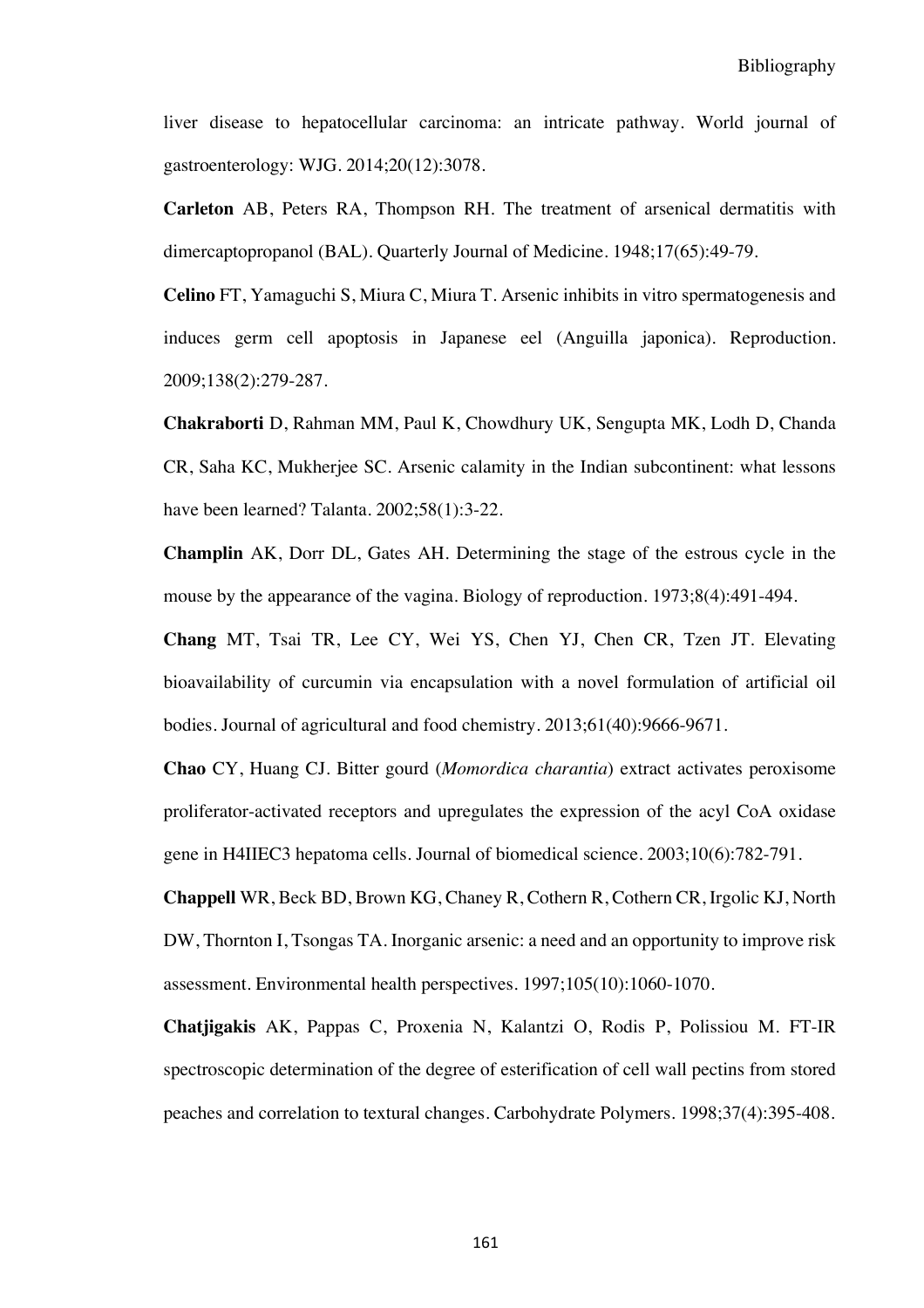**Chatterjee** A, Chatterji U. Arsenic abrogates the estrogen signaling pathway in the rat uterus. Reproductive Biology and Endocrinology. 2010;8:80.

**Chattopadhyay** I, Biswas K, Bandyopadhyay U, Banerjee RK. Turmeric and curcumin: Biological actions and medicinal applications. Current Science-Bangalore. 2004;87:44-53.

**Chattopadhyay** S, Bhaumik S, Purkayastha M, Basu S, Nag Chaudhuri A, Das Gupta S. Apoptosis and necrosis in developing brain cells due to arsenic toxicity and protection with antioxidants. Toxicology Letters. 2002;136(1):65–76.

**Chattopadhyay** S, Deb B, Maiti S. Hepato-protective role of vitamin  $B<sub>n</sub>$  and folic acid in arsenic intoxicated rats. Drug and Chemical Toxicology. 2012;35(1):81-88.

**Chattopadhyay** S, Ghosh D. Role of dietary GSH in the amelioration of sodium arseniteinduced ovarian and uterine disorders. Reproductive Toxicology. 2010;30:481–488.

**Chattopadhyay** S, Ghosh D. The involvement of hypophyseal–gonadal and hypophyseal– adrenal axis in arsenic mediated ovarian and uterine toxicity: modulation by hCG. Journal of Biochemical Molecular Toxicology. 2010;24:29–41.

**Chattopadhyay** S, Pal SG, Chaki S, Debnath J, Ghosh D. Effect of sodium arsenite on plasma levels of gonadotrophins and ovarian steroidogenesis in mature albino rats: duration-dependent response. The Journal of toxicological sciences. 1999;24(5):425-431.

**Chaturvedi** P. Bitter melon protects against lipid peroxidation caused by immobilization stress in albino rats. International journal for vitamin and nutrition research. 2009;79(1):48- 56.

**Chaubey** P, Patel RR, Mishra B. Development and optimization of curcumin-loaded mannosylated chitosan nanoparticles using response surface methodology in the treatment of visceral leishmaniasis. Expert opinion on drug delivery. 2014;11(8):1163-1181.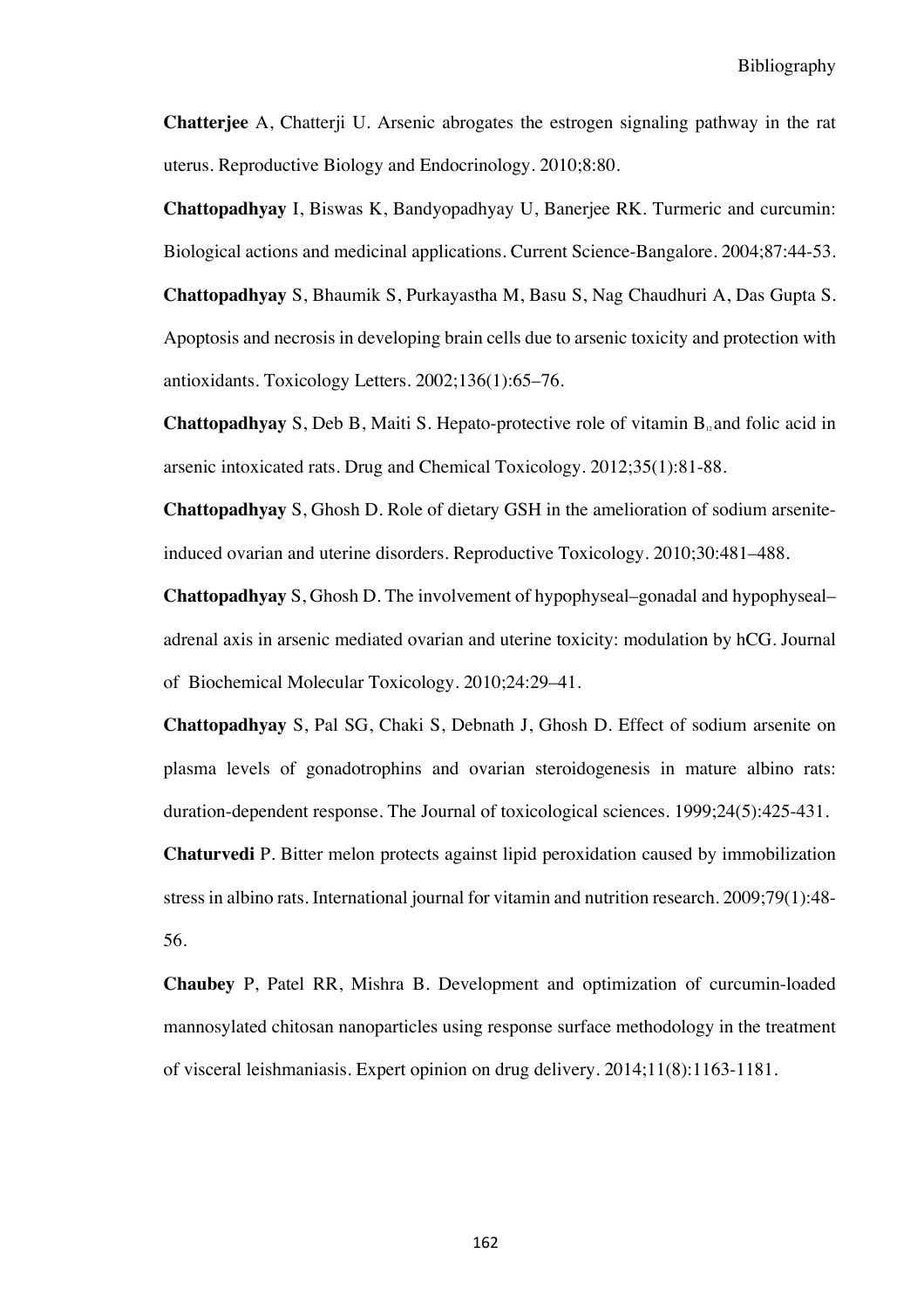**Chawananorasest** K, Saengtongdee P, Kaemchantuek P. Extraction and characterization of Tamarind (*Tamarind indica* L.) seed polysaccharides (TSP) from three difference sources. Molecules. 2016;21(6):775.

**Chen** CJ, Kuo TL, Wu MM. Arsenic and cancers. The Lancet. 1988;331(8582):414-5.

**Chen** H, Li S, Liu J, Diwan BA, Barrett JC, Waalkes MP. Chronic inorganic arsenic exposure induces hepatic global and individual gene hypomethylation: implications for arsenic hepatocarcinogenesis. Carcinogenesis. 2004;25(9):1779-1786.

**Cheng**, H.R., Feng, S.L., Xue, X.J., Li, Q.Q., Zhou, Y.H and Ding, C.B. Structural characterization and antioxidant activities of polysaccharides extracted from Epimedium. acuminatum, Carbohydr. Polym 2013;(1):63–68.

**Chiu** HF, Ho SC, Yang CY. Lung cancer mortality reduction after installation of tap-water supply system in an arsenias is-endemic area in South western Taiwan. Lung Cancer. 2004;46(3):265-270.

**Chokboribal** J, Tachaboonyakiat W, Sangvanich P, Ruangpornvisuti V, Jettanacheawchankit S, Thunyakitpisal P. Deacetylation affects the physical properties and bioactivity of acemannan, an extracted polysaccharide from Aloe vera. Carbohydrate polymers. 2015;133:556-566.

**Chung** JY, Yu SD, Hong YS. Environmental source of arsenic exposure. Journal of preventive medicine and public health. 2014;47(5):253.

**Ciaccio** PJ, Gicquel E, O'Neill PJ, Scribner HE, Vandenberghe YL. Investigation of the positive response of ethyl acrylate in the mouse lymphoma genotoxicity assay. Toxicological Sciences. 1998;46(2):324-332.

**Cunha** AP, Ribeiro AC, Ricardo NM, Oliveira AC, Dávila LS, Cardoso JH, Rodrigues DC, Azeredo HM, Silva LM, Brito ES, Mendes Filho J. Polysaccharides from Caesalpinia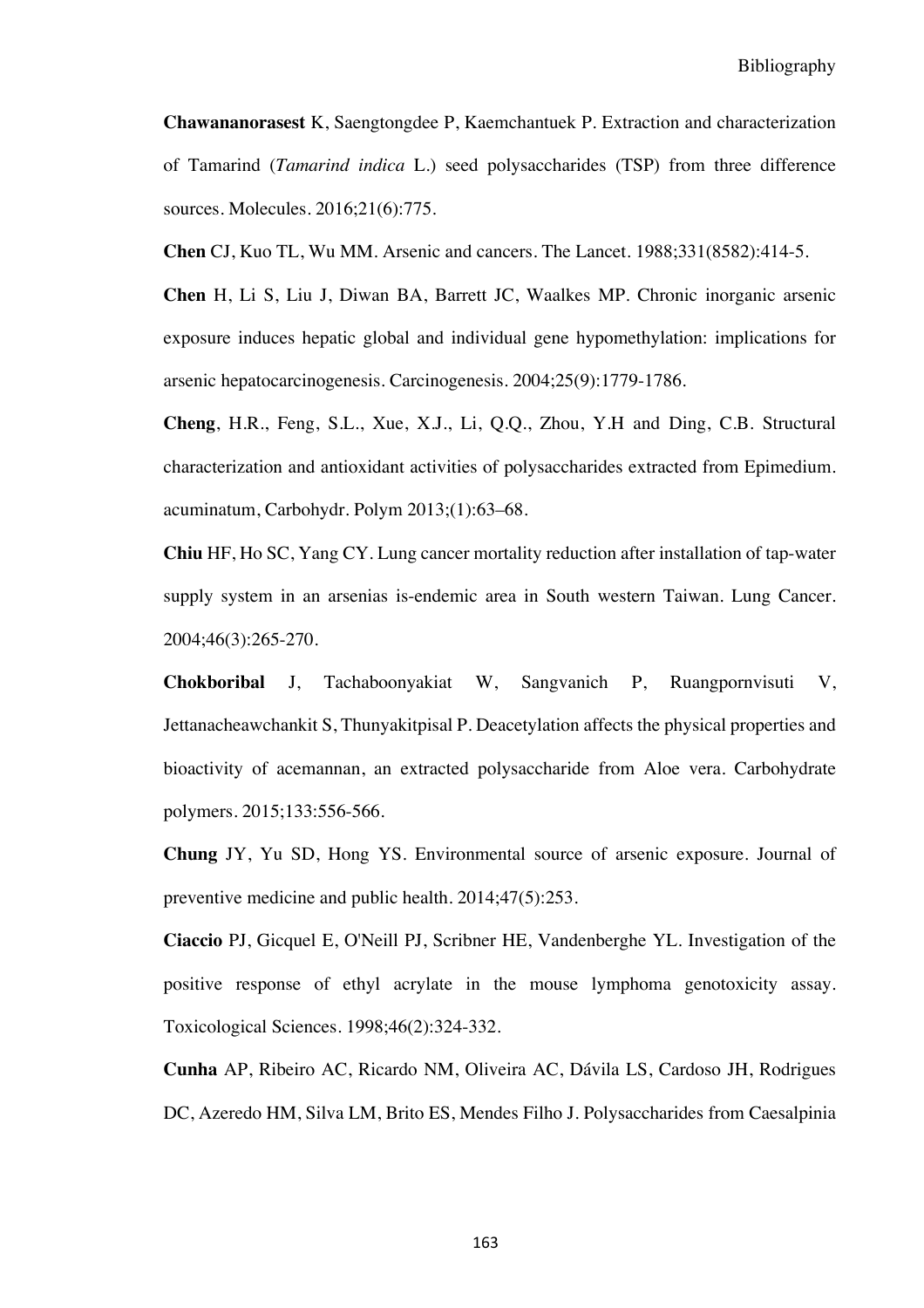ferrea seeds–Chemical characterization and anti-diabetic effects in Wistar rats. Food hydrocolloids. 2017;65:68-76.

**Dai T**, Tanaka M, Huang YY, Hamblin MR. Chitosan preparations for wounds and burns: antimicrobial and wound-healing effects. Expert review of anti-infective therapy. 2011 ;9(7):857-879.

**Dairam** A, Limson JL, Watkins GM, Antunes E, Daya S. Curcuminoids, curcumin, and demethoxycurcumin reduce lead-induced memory deficits in male Wistar rats. Journal of agricultural and food chemistry. 2007;55(3):1039-1044.

**Daniel** S, Limson JL, Dairam A, Watkins GM, Daya S. Through metal binding, curcumin protects against lead-and cadmium-induced lipid peroxidation in rat brain homogenates and against lead-induced tissue damage in rat brain. Journal of inorganic biochemistry. 2004;98(2):266-275.

**Das** J, Ghosh J, Manna P, Sinha M, Sil PC. Taurine protects rat testes against NaAsO(2) induced oxidative stress and apoptosis via mitochondrial dependent and independent pathways. Toxicology Letter. 2009;187:201–210.

**Das** RK, Kasoju N, Bora U. Encapsulation of curcumin in alginate- chitosan-pluronic composite nanoparticles for delivery to cancer cells. Nanomedicine 2010;6(1):153-160.

**Dash** M, Maity M, Dey A, Perveen H, Khatun S, Jana LR, Chattopadhyay S. The consequence of NAC on sodium arsenite-induced uterine oxidative Stress. Toxicological Reports 2018;5:278–287.

**De Paula** RC, Heatley F, Budd PM. Characterization of Anacardium occidentale exudate polysaccharide. Polymer International. 1998;45(1):27-35.

**Deeyai** P, Suphantharika M, Wongsagonsup R, Dangtip S. Characterization of modified tapioca starch in atmospheric argon plasma under diverse humidity by FTIR spectroscopy. Chinese Physics Letters. 2013;30(1):018103.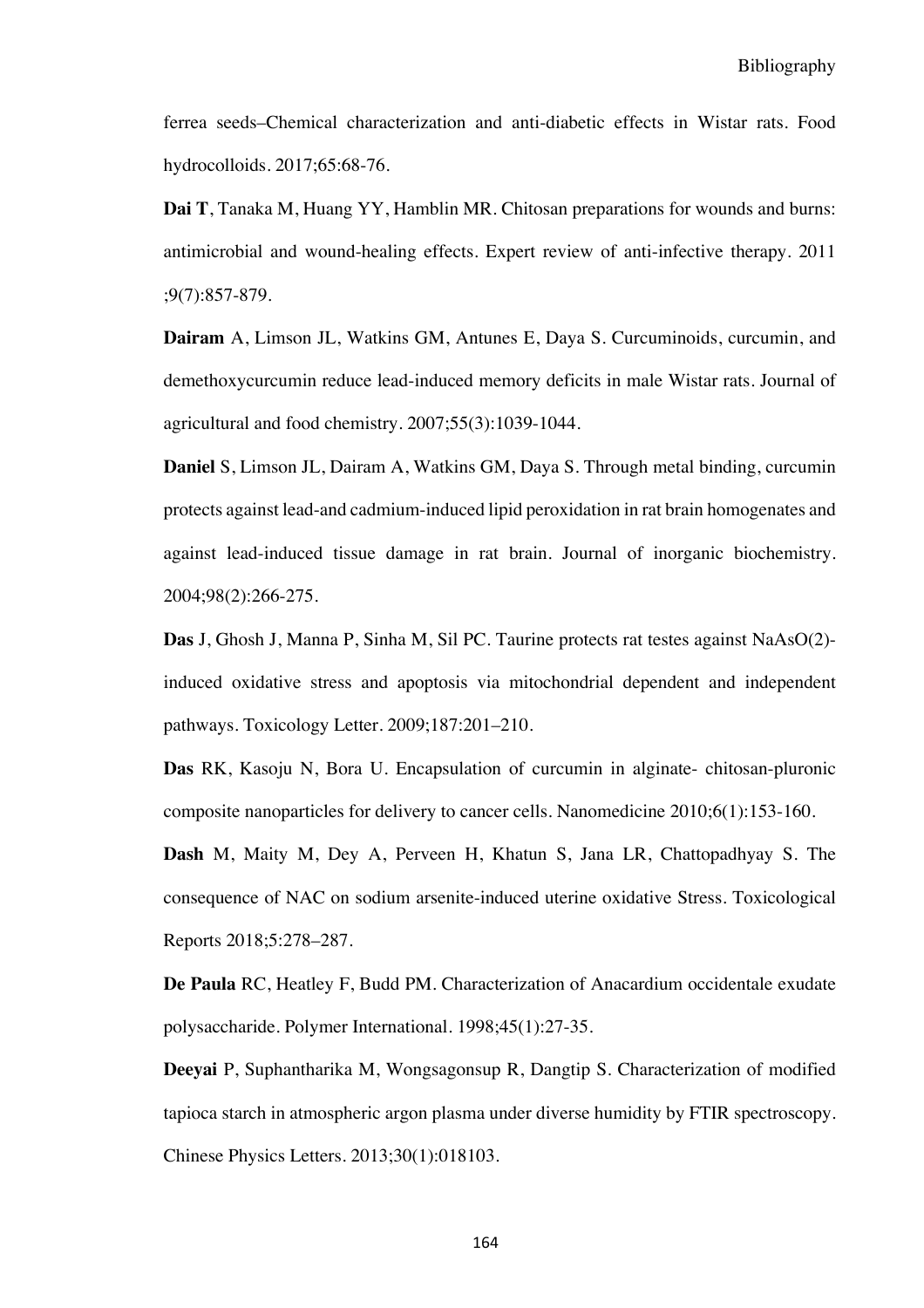**Devasagayam** TP, Boloor KK, Ramasarma T. Methods for estimating lipid peroxidation: an analysis of merits and demerits. Indian journal of biochemistry & biophysics. 2003;40(5):300-308.

**Dick** L, Parker LA, Mauro MA. Chronic arsenic poisoning as a cause of increased hepatic density with CT. Journal of Computer Assisted Tomography; 1990;14:828-839.

**Ding** X, Su Q, Jiang M, Xie H, Cong J, Wang L. Arsenic effects on cerebellar development of mice. Toxicology mechanisms and methods. 2013;23(9):672-7.

**Dinkova-Kostova** AT, Talalay P. Relation of structure of curcumin analogs to their potencies as inducers of Phase 2 detoxification enzymes. Carcinogenesis. 1999;20(5):911- 914.

**Duan** ZZ, Zhou XL, Li YH, Zhang F, Li FY, Su-Hua Q. Protection of Momordica charantia polysaccharide against intracerebral hemorrhage-induced brain injury through JNK3 signaling pathway. Journal of Receptors and Signal Transduction. 2015;35(6):523-529.

**Dulbecco** P, Savarino V. Therapeutic potential of curcumin in digestive diseases. World journal of gastroenterology: World Journal of Gastroenterology. 2013;19(48):9256.

**Edman** CD. The effect of steroid on endometrium. Semin Reprod Endocrinol. 1983;1:179– 187.

**El-Demerdash** FM, Yousef MI, Radwan FM. Ameliorating effect of curcumin on sodium arsenite-induced oxidative damage and lipid peroxidation in different rat organs. Food and Chemical Toxicology. 2009;47(1):249-254.

**El**-**Zoghbi** M, Sitohy MZ. Mineral absorption by albino rats as affected by some types of dietary pectins with different degrees of esterification. Food/Nahrung. 2001;45(2):114-117. **Ellickson** KM, Meeker RJ, Gallo MA, Buckley BT, Lioy PJ. Oral bioavailability of lead and arsenic from a NISTStandard reference soil material. Archives of Environmental Contamination and Toxicology. 2001;40(1):128-135.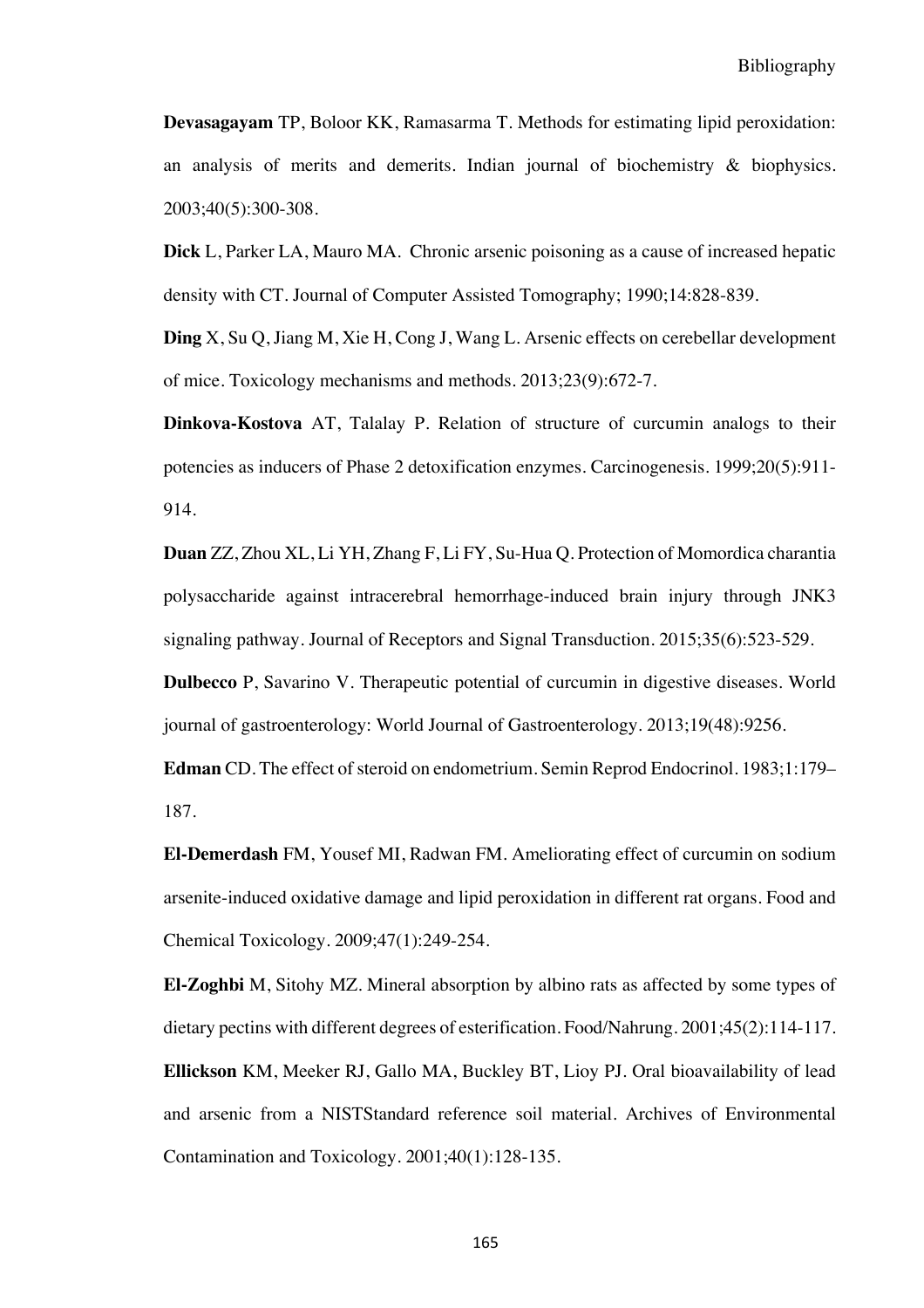**Esatbeyoglu** T, Huebbe P, Ernst IM, Chin D, Wagner AE, Rimbach G. Curcumin—from molecule to biological function. Angewandte Chemie International Edition. 2012;51(22):5308-5332.

**Espinoza** MA. " Distribution of arsenic pollution in the groundwater of the South West basin of Sebaco Valley - Matagalpa, Nicaragua Centro para la Investigation en Recursos Acuáticos de Nicaragua - CIRA/UNAN".(2005).

**Faraci** FM, Didion SP. Vascular protection: superoxide dismutase isoforms in the vessel wall. Arteriosclerosis, thrombosis, and vascular biology. 2004;24(8):1367-1373.

**Fei** DL, Koestler DC, Li Z, Giambelli C, Sanchez-Mejias A, Gosse JA, Marsit CJ, Karagas MR, Robbins DJ. Association between In Utero arsenic exposure, placental gene expression, and infant birth weight: a US birth cohort study. Environmental Health. 2013;12(1):58.

**Ferreccio** C, Gonzalez C, Milosavjlevic V, Marshall G, Sancha AM, Smith AH. Lung cancer and arsenic concentrations in drinking water in Chile. Epidemiology. 2000;11(6):673-679.

**Fiers** W, Beyaert R, Declercq W, Vandenabeele P. More than one way to die: apoptosis, necrosis and reactive oxygen damage. Oncogene. 1999;18(54):7719.

**Firdaus** F, Zafeer MF, Anis E, Ahmad M, Afzal M. Ellagic acid attenuates arsenic induced neuro-inflammation and mitochondrial dysfunction associated apoptosis. Toxicology reports. 2018;5:411-417.

**Flora** SJ, Bhadauria S, Pant SC, Dhaked RK. Arsenic induced blood and brain oxidative stress and its response to some thiol chelators in rats. Life sciences. 2005;77(18):2324- 3237.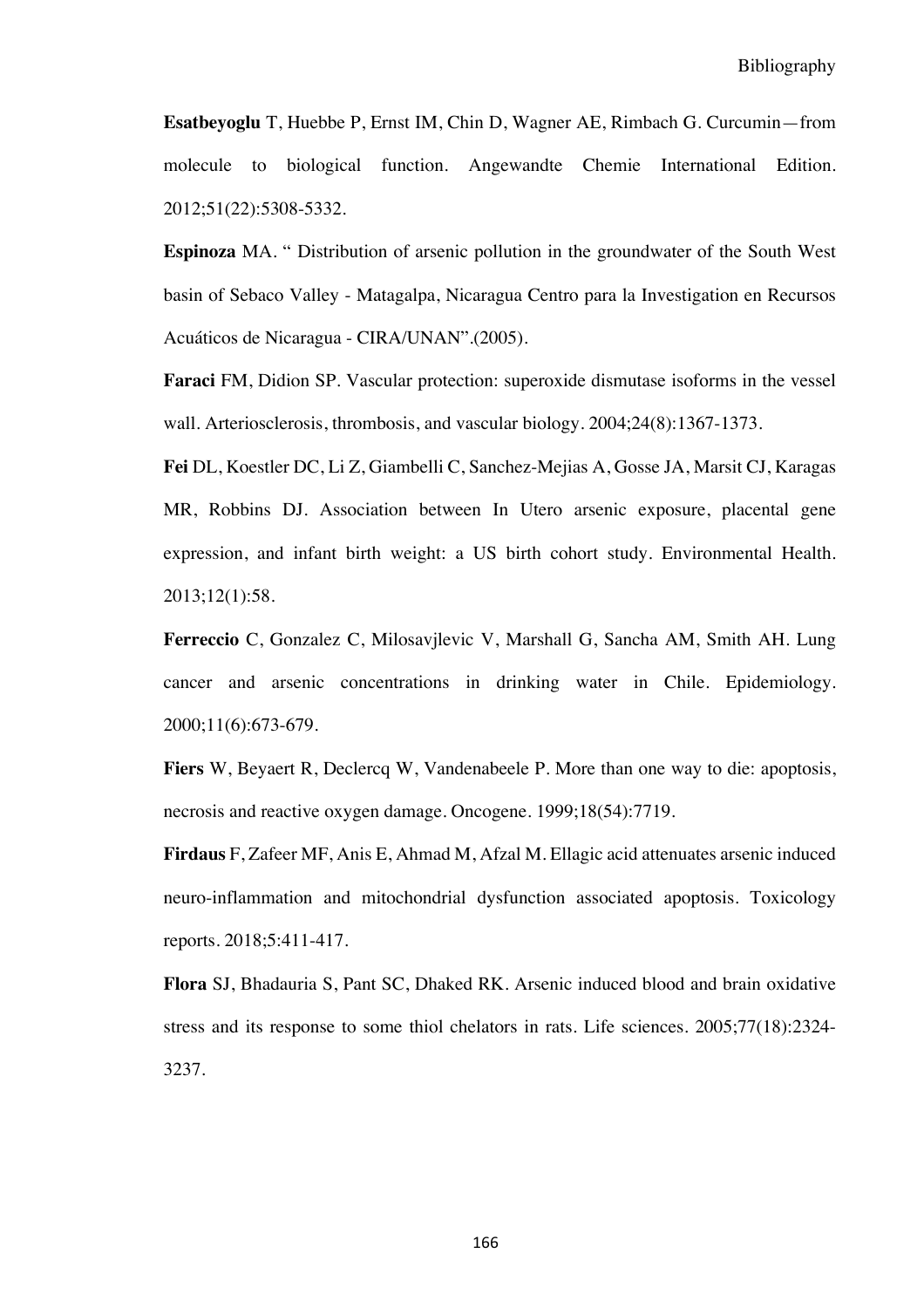**Flora** SJ, Dube SN, Arora U, Kannan GM, Shukla MK, Malhotra PR. Therapeutic potential of meso 2, 3-dimercaptosuccinic acid or 2, 3-dimercaptopropane 1-sulfonate in chronic arsenic intoxication in rats. Biometals. 1995;8(2):111-116.

**Flora** SJ. Arsenic and dichlorvos: Possible interaction between two environmental contaminants. Journal of Trace Elements in Medicine and Biology. 2016;35:43-60.

**Flora** SJ. Structural, chemical and biological aspects of antioxidants for strategies against metal and metalloid exposure. Oxidative Medicine and Cellular Longevity. 2009;2(4):191- 206.

**Fournier** L, Thomas G, Garnier R, Buisine A, Houze P, Pradier F, Dally S. 2, 3- Dimercaptosuccinic acid treatment of heavy metal poisoning in humans. Medical toxicology and adverse drug experience. 1988;3(6):499-504.

**Fowler** BA, Weissburg JB. Arsine poisoning. New England Journal Medicine. 1974;291:1171-1174.

**Freeman** GB, Schoof RA, Ruby MV, Davis AO, Dill JA, Liao SC, Lapin CA, Bergstrom PD. Bioavailability of arsenic in soil and house dust impacted by smelter activities following oral administration in cynomolgus monkeys. Fundamental and Applied Toxicology. 1995;28(2):215-222.

**Gamble** MV, Liu X, Ahsan H, Pilsner JR, Ilievski V, Slavkovich V, Parvez F, Chen Y, Levy D, Factor-Litvak P, Graziano JH. Folate and arsenic metabolism: a double-blind, placebo-controlled folic acid–supplementation trial in Bangladesh. The American journal of clinical nutrition. 2006;84(5):1093-1101.

**Garcia-Martinez** V, Macias D, Ganan Y, Garcia-Lobo JM, Francia MV, Fernandez-Teran MA, Hurle JM. Internucleosomal DNA fragmentation and programmed cell death (apoptosis) in the interdigital tissue of the embryonic chick leg bud. Journal of Cell Science. 1993;106(1):201-208.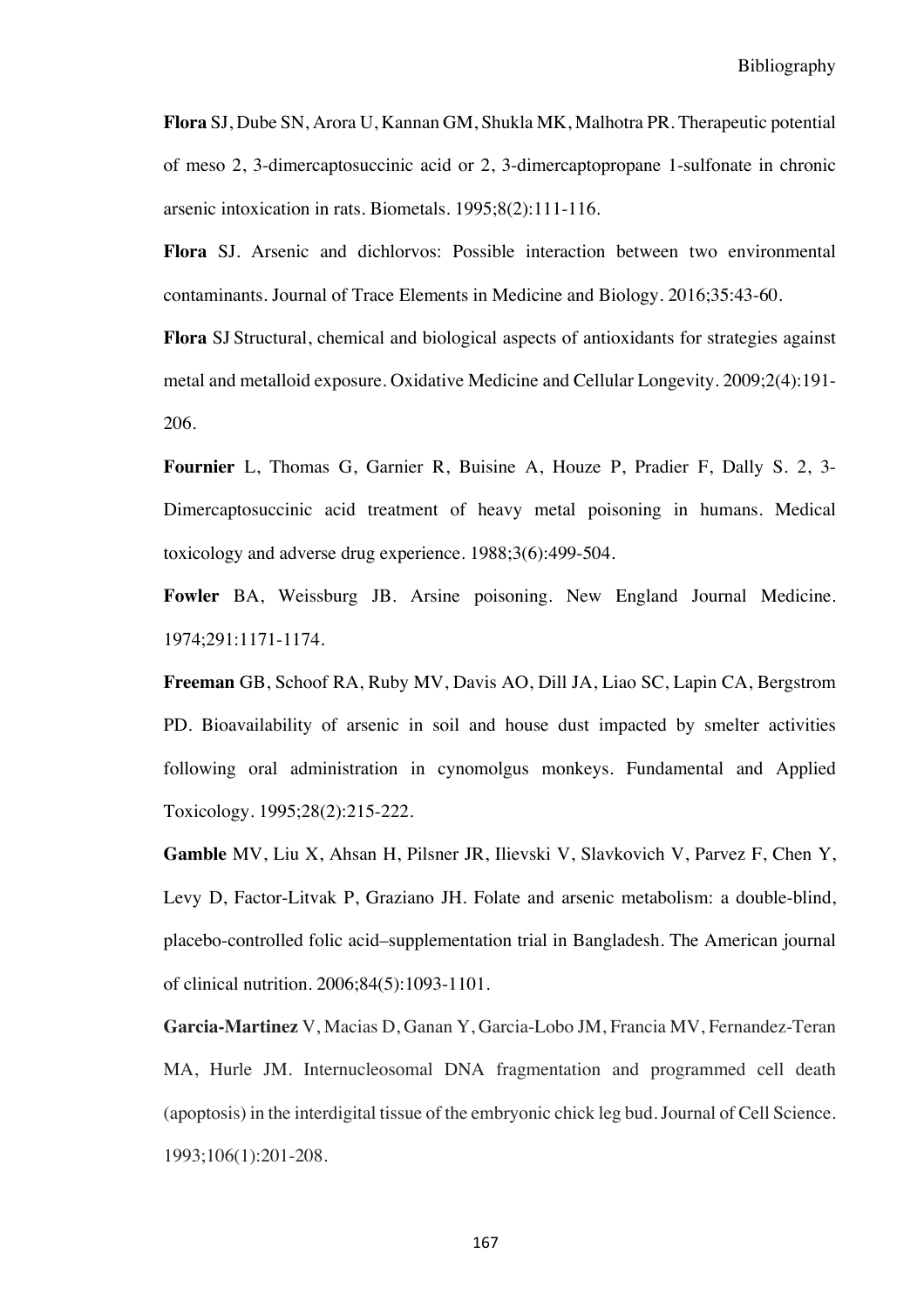**Garelick** H, Jones H, Dybowska A, Valsami-Jones E. Arsenic pollution sources. In Reviews of Environmental Contamination Volume 197,2009 (pp.17-60). Springer. New York, NY.

**Gebel** TW. Arsenic methylation is a process of detoxification through accelerated excretion. International journal of hygiene and environmental health. 2002;205(6):505-8.

**Gelperina** S, Kisich K, Iseman MD, Heifets L. The potential advantages of nanoparticle drug delivery systems in chemotherapy of tuberculosis. American journal of respiratory and critical care medicine. 2005;172(12):1487-1490.

**Ghersevich** S, Nokelainen P, Poutanen M, Orava M, Autio-Harmainen H, Rajaniemi H, Vihko R. Rat 17 beta-hydroxysteroid dehydrogenase type 1: Primary structure and regulation of enzyme expression in rat ovary by diethylstilbestrol and gonadotropins in vivo, Endocrinology. 1994;135:1477– 1487.

**Ghosh** D, Chattopadhyay S, Debnath J. Effect of sodium arsenite on adrenocortical activity in immature female rats, evidence of dose dependent response. Journal of Environmental Science. 1999;11(4):419–422.

**Girotti** AW. Lipid hydroperoxide generation, turnover, and effector action in biological systems. Journal of lipid research. 1998;39(8):1529-1542.

**Golub** MS, Macintosh MS, Baumrind N. Developmental and reproductive toxicity of inorganic arsenic: animal studies and human concerns. Journal of Toxicology and Environmental Health, Part B Critical Reviews. 1998;1(3):199-237.

**Gong** J, Sun F, Li Y, Zhou X, Duan Z, Duan F, Zhao L, Chen H, Qi S, Shen J. Momordica charantia polysaccharides could protect against cerebral ischemia/reperfusion injury through inhibiting oxidative stress mediated c-Jun N-terminal kinase 3 signaling pathway. Neuropharmacology. 2015;91:123-134.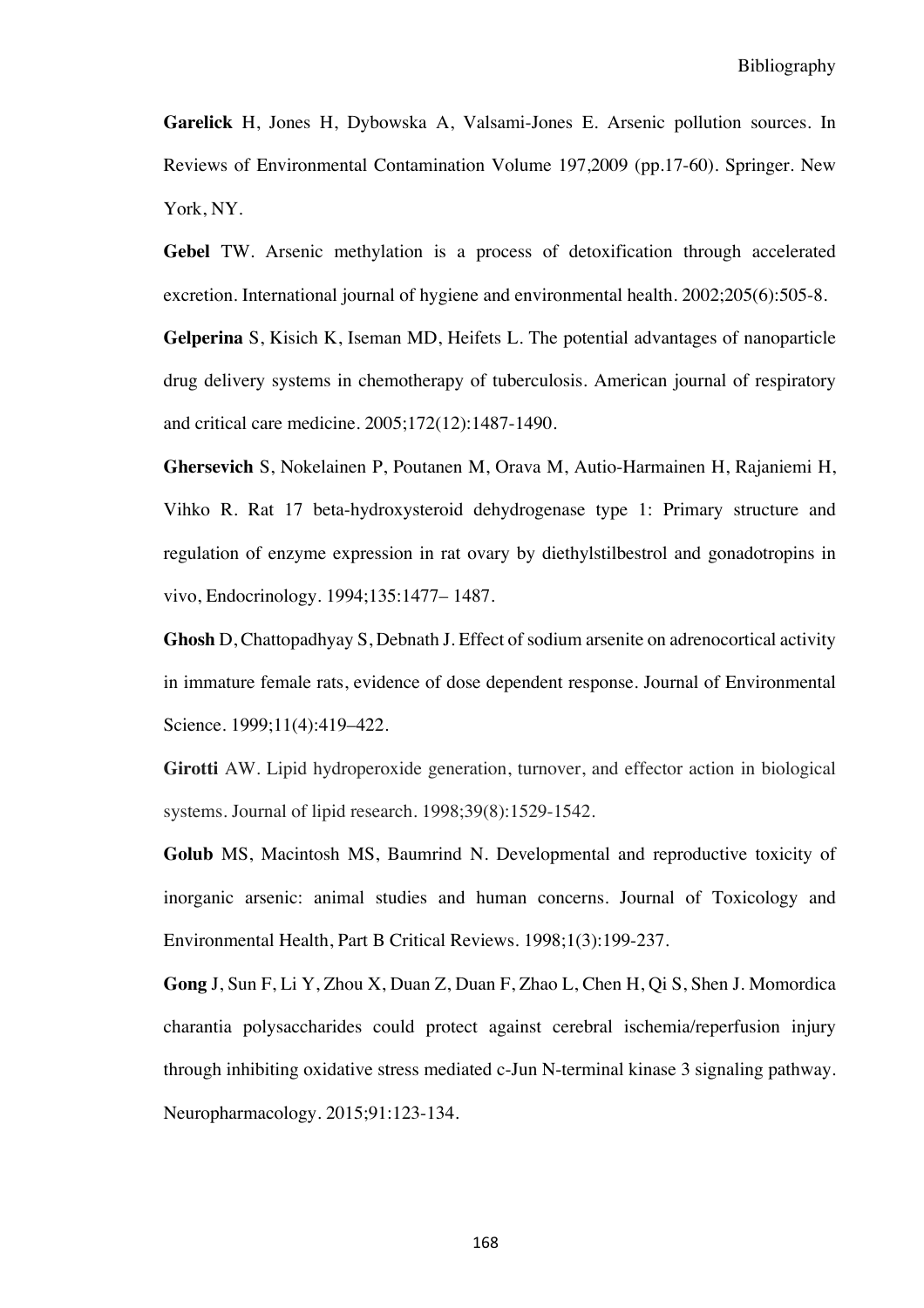**Grover** JK, Yadav SP. Pharmacological actions and potential uses of *Momordica Charantia*: a review. Journal of ethnopharmacology. 2004;93(1):123-312.

**Gubrelay U**, Mathur R, Flora SJS. Treatment of arsenic poisoning: an update. Indian Journal of Pharmacology. 1998;30:209–217.

**Guha** Mazumder DN, Ghoshal UC, Saha J, Santra A, De BK, Chatterjee A, Dutta S, Angle CR, Centeno JA. Randomized placebo-controlled trial of 2,3-dimercaptosuccinic acid in therapy of chronic arsenicosis due to drinking arsenic-contaminated subsoil water. Journal of Toxicology and Clinical Toxicology. 1998;36:683–690.

**Guha** Mazumder DN, Haque R, Ghosh N, De BK, Santra A,Chakraborty D, et al. Arsenic levels in drinking water and theprevalence of skin lesions in West Bengal, India. International Journal of Epidemiology 1998;27:871-877.

**Gurel** A, Coskun O, Armutcu F, Kanter M, Ozen OA. Vitamin E against oxidative damage caused by formaldehyde in frontal cortex and hippocampus: biochemical and histological studies. Journal of Chemical Neuroanatomy. 2005;29(3):173-178.

**Hadwan** MH. New method for assessment of serum catalase activity. Indian Journal of Science and Technology. 2016;9(4):1-5.

**Hall** MN, Gamble MV. Nutritional manipulation of one-carbon metabolism: effects on arsenic methylation and toxicity. Journal of toxicology. 2012;2012.

**Hamdi** M, Yoshinaga M, Packianathan C, Qin J, Hallauer J, McDermott JR, Yang HC, Tsai KJ, Liu Z. Identification of an S-adenosylmethionine (SAM) dependent arsenic methyltransferase in Danio rerio. Toxicology and applied pharmacology. 2012;262(2):185- 193.

**Hasan** HR, Aburahma NN. Electrophoresis Profile of Total Peroxidases in Saliva and Sera of Patients with Different Oral Tumors. Oriental Journal of Chemistry. 2014;30(1):81-86.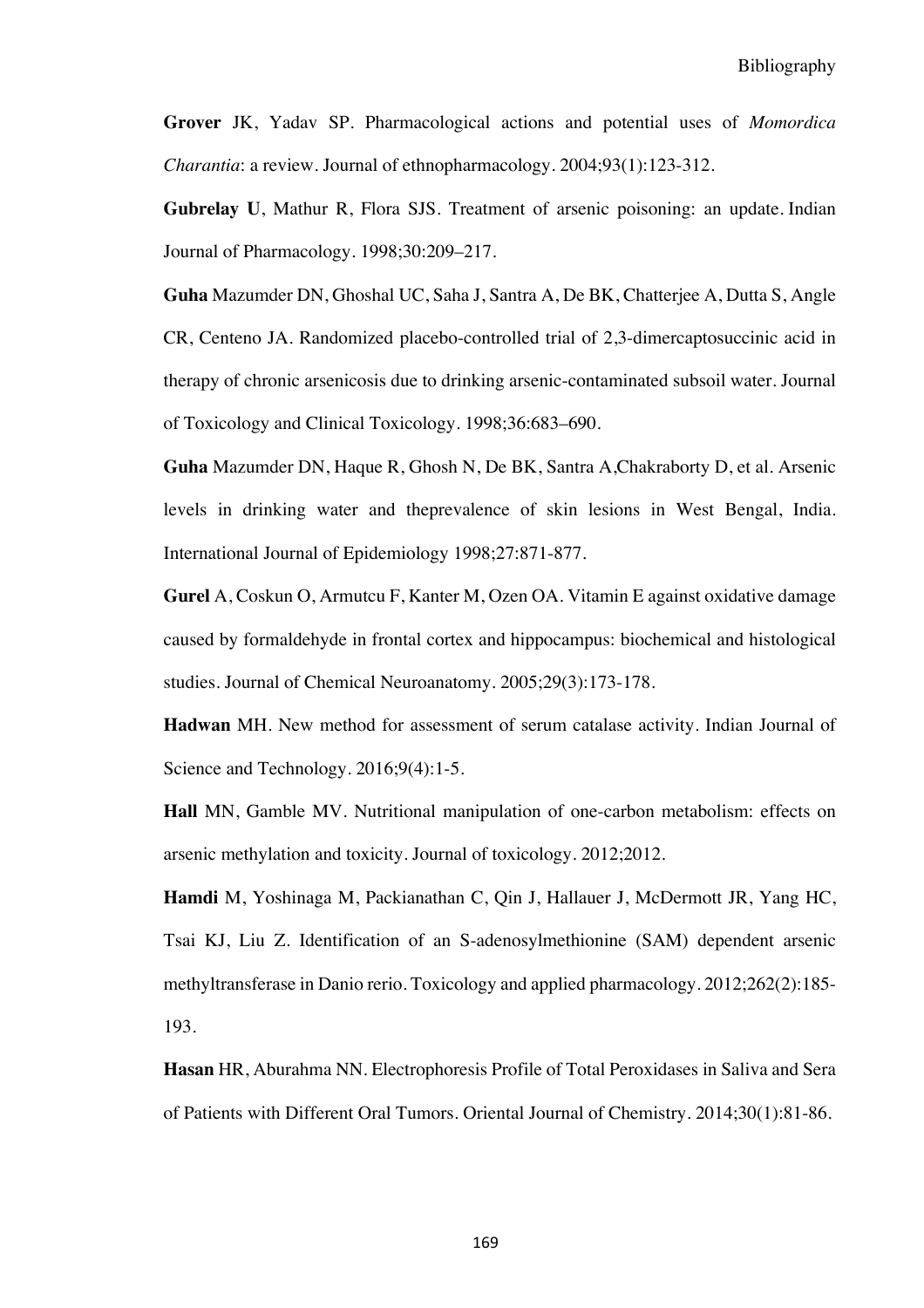**Heath-Engel** HM, Chang NC, Shore GC. The endoplasmic reticulum in apoptosis and autophagy: role of the BCL-2 protein family. Oncogene. 2008;27(50):6419.

**Henning** SM, Swendseid ME, Ivandic BT, Liao F. Vitamins C, E and A and heme oxygenase in rats fed methyl/folate-deficient diets. Free Radical Biology and Medicine. 1997;23(6):936-942.

**Hinshelwood** MM, Demter-Arlotto M, Means GD, Simpson ER. Expression of genes encoding steroidogenic enzymes in the ovary. In: Findlay JK (ed) Molecular biology of the female reproductive system. London, Academic Press. 1994;129–145.

**Hoffbrand** AV, Kremenchuzky S, Butterworth PJ, Mollin DL. Serum lactic dehydrogenase activity and folate deficiency in myelosclerosis and other haematological diseases. British medical journal. 1966;1(5487):577.

**Hopenhayn** C, Ferreccio C, Browning SR, Huang B, Peralta C, Gibb H, Hertz-Picciotto I Arsenic exposure from drinking water and birth weight. Epidemiology. 2003;14(5):593- 602.

**Hopenhayn**-Rich C, Biggs ML, Smith AH. Lung and kidney cancer mortality associated with arsenic in drinking water in Cordoba, Argentina. International journal of epidemiology. 1998;27(4):561-569.

**Htike** NT, Maekawa F, Soutome H, Sano K, Maejima S, Aung KH, Tokuda M, Tsukahara S. Arsenic exposure induces unscheduled mitotic S phase entry coupled with cell death in mouse cortical astrocytes. Frontiers in neuroscience. 2016;10:297.

**Hultberg** B, Andersson A, Isaksson A. Interaction of metals and thiols in cell damage and glutathione distribution: potentiation of mercury toxicity by dithiothreitol. Toxicology. 2001;156(2-3):93-100.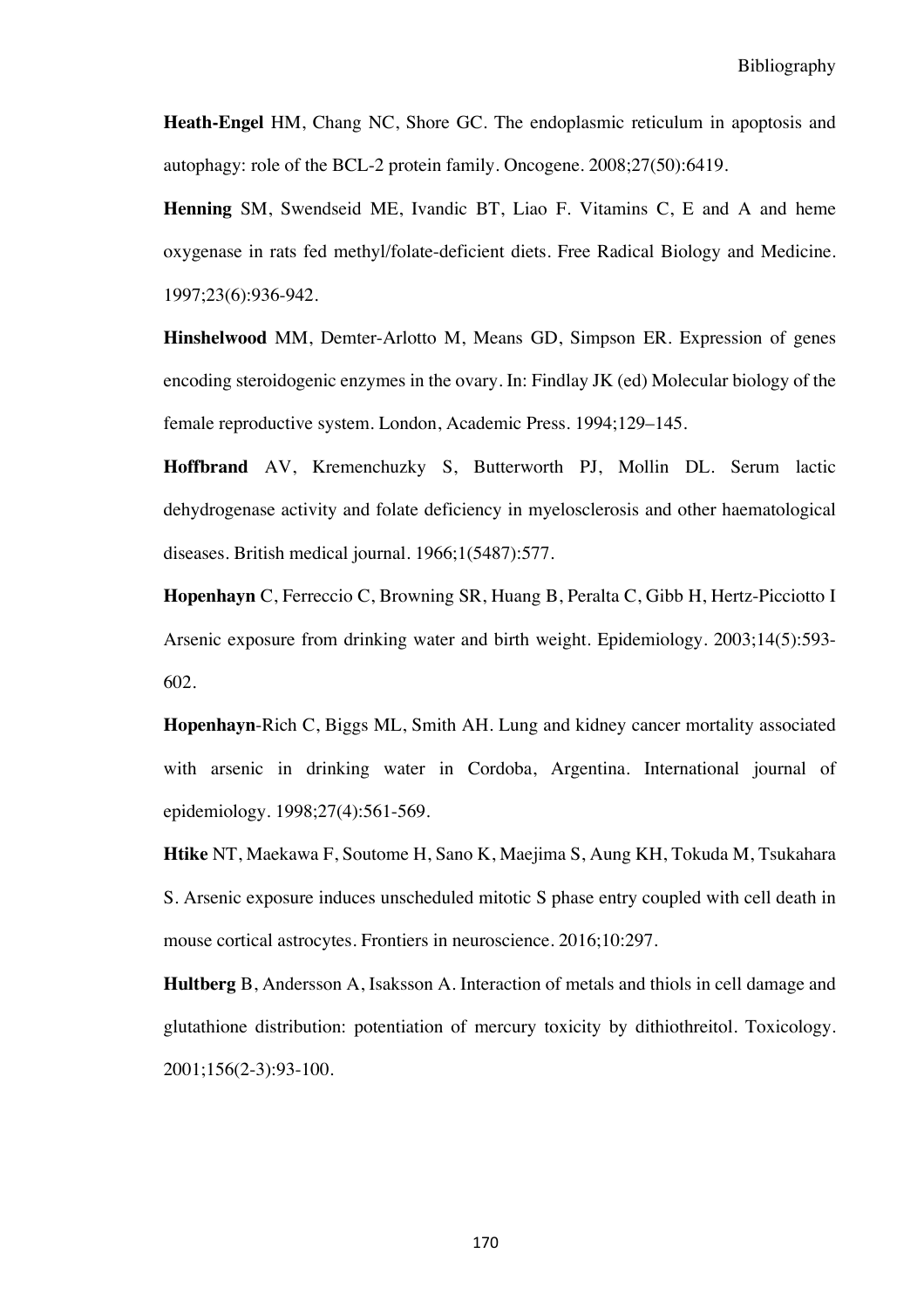**IARC** Working Group on the Evaluation of Carcinogenic Risks to Humans, World Health Organization, International Agency for Research on Cancer. Some drinking-water disinfectants and contaminants, including arsenic. IARC; 2004.

**Iqbal** M, Sharma SD, Okazaki Y, Fujisawa M, Okada S. Dietary supplementation of curcumin enhances antioxidant and phase II metabolizing enzymes in ddY male mice: possible role in protection against chemical carcinogenesis and toxicity. Pharmacology & toxicology. 2003;92(1):33-38.

**Itokawa** H, Shi Q, Akiyama T, Morris-Natschke SL, Lee KH. Recent advances in the investigation of curcuminoids. Chinese Medicine. 2008;3(1):11.

**Jahan-Abad** AJ, Morteza-Zadeh P, Negah SS, Gorji A. Curcumin attenuates harmful effects of arsenic on neural stem/progenitor cells. Avicenna journal of phytomedicine. 2017 ;7(4):376.

**Jakopitsch** C, Auer M, Regelsberger G, Jantschko W, Furtmüller PG, Rüker F, Obinger C. The catalytic role of the distal site asparagine-histidine couple in catalase-peroxidases. European journal of biochemistry. 2003;270(5):1006-1013.

**Jana** K, Jana S, Samanta PK. Effects of chronic exposure to sodium arsenite on hypothalamo-pituitary-testicular activities in adult rats: possible an estrogenic mode of action. Reproductive Biology and Endocrinology. 2006;4(1):9.

**Jana** S, Chattopadhyay S, Dey A, Perveen H, Dolai D. Involvement of metallothionein, homocysteine and B-vitamins in the attenuation of arsenic-induced uterine disorders in response to the oral application of hydro-ethanolic extract of Moringa oleifera seed: a preliminary study. Drug and chemical toxicology. 2018;10:1-2.

**Jarabak** J, Adams JA, Williams-Ashman HG, Talalay P. Purification of a 17βhydroxysteroid dehydrogenase of human placenta and studies on its transhydrogenase function. Journal of Biological Chemistry. 1962;237(2):345-357.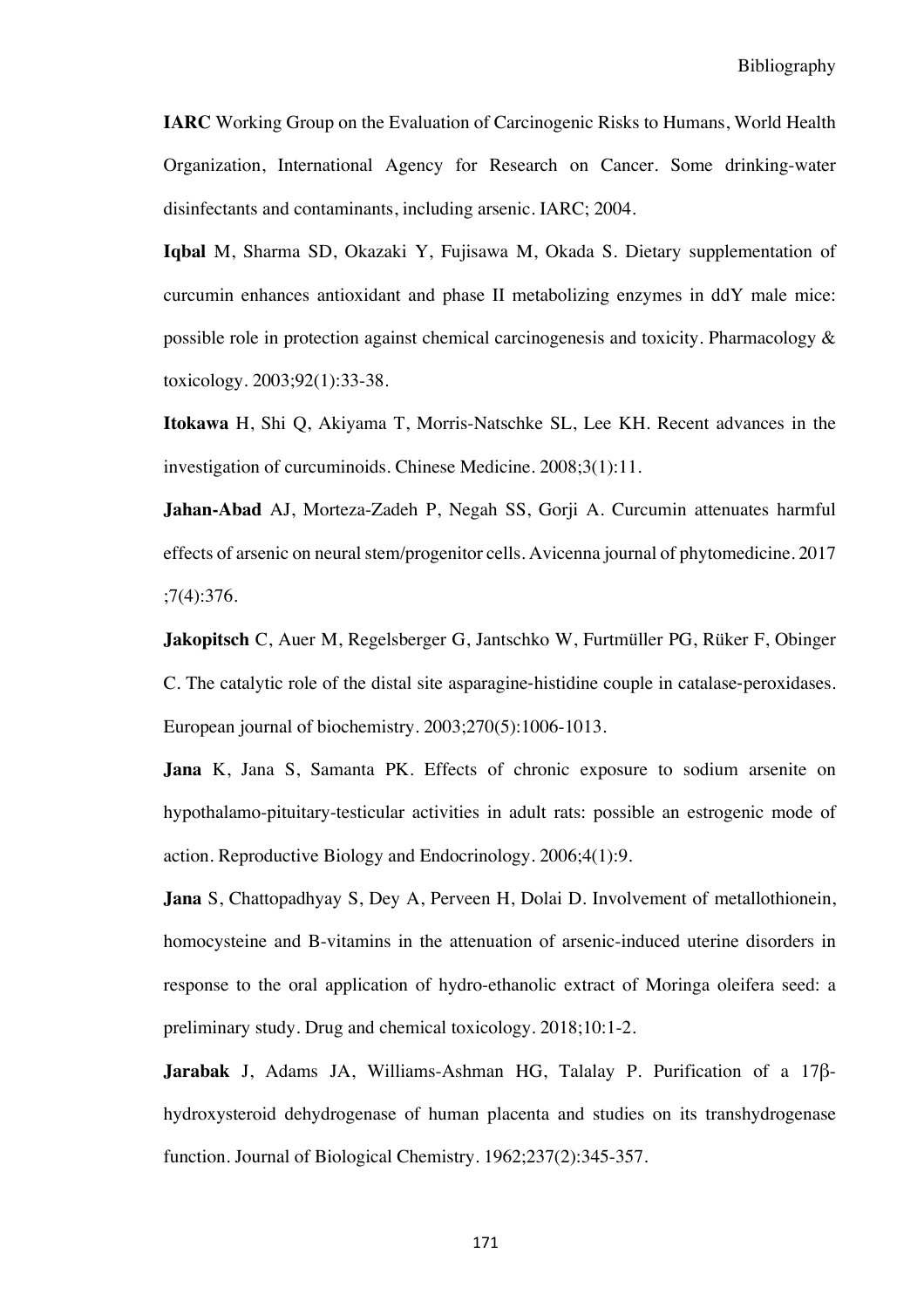**Jena** NR. DNA damage by reactive species: Mechanisms, mutation and repair. Journal of biosciences. 2012;37(3):503-517.

**Ji** G, Yang Q, Hao J, Guo L, Chen X, Hu J, Leng L, Jiang Z. Anti-inflammatory effect of genistein on non-alcoholic steatohepatitis rats induced by high fat diet and its potential mechanisms. International immunopharmacology. 2011;11(6):762-768.

**Jomova** K, Jenisova Z, Feszterova M, Baros S, Liska J, Hudecova D, Rhodes CJ, Valko M. Arsenic: toxicity, oxidative stress and human disease. Journal of Applied Toxicology. 2011;31(2):95-107.

**Joseph** B, Jini D. Antidiabetic effects of *Momordica Charantia* (bitter melon) and its medicinal potency. Asian Pacific Journal of Tropical Disease. 2013;3(2):93-102.

**Kalmbach** R, Paul L, Selhub J. Determination of unmetabolized folic acid in human plasma using affinity HPLC. The American journal of clinical nutrition. 2011;94(1):343S-7S.

**Kanakkaparambil** R, Singh R, Li D, Webb R, Sinclair KD. B-vitamin and homocysteine status determines ovarian response to gonadotropin treatment in sheep. Biology of reproduction. 2009;80(4):743-752.

**Karim** MR, Salam KA, Hossain E, Islam K, Ali N, Haque A, Saud ZA, Yeasmin T, Hossain M, Miyataka H, Himeno S. Interaction between chronic arsenic exposure via drinking water and plasma lactate dehydrogenase activity. Science of the total environment. 2010;409(2):278-783.

**Karimov** K, Inoiatova FK, Inoiatov F. Toxic effects of various water pollutants on structural and functional parameters of hepatocytes. Voprosy meditsinskoi khimii. 2002;48(2):174-179.

**Kartal** SN, Imamura Y. Removal of copper, chromium, and arsenic from CCA-treated wood onto chitin and Chitosan. Bioresour Technology 2005;96:389-395.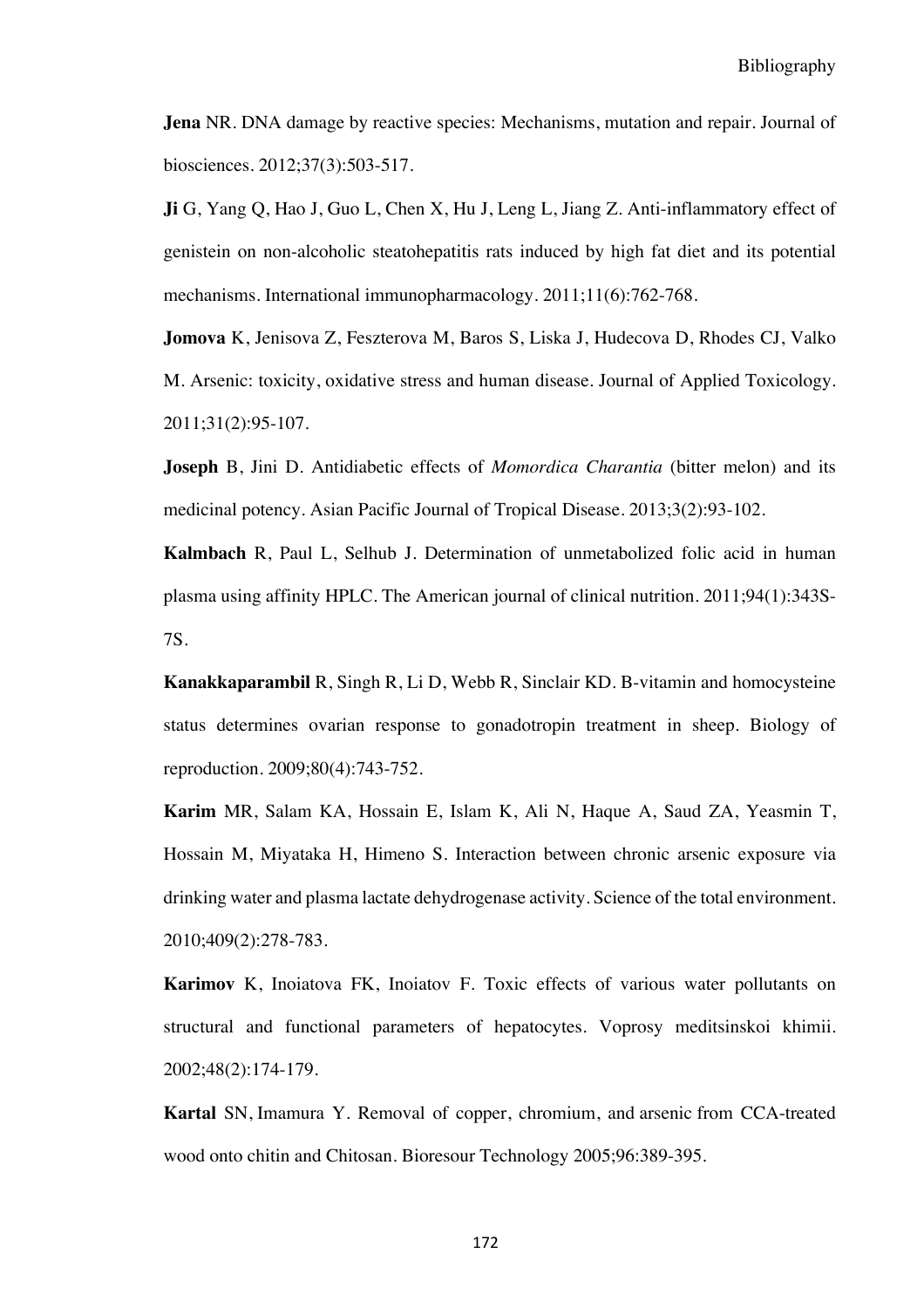**Kaushal** P, Kumar P, Dhar P. Ameliorative role of antioxidant supplementation on sodiumarsenite induced adverse effects on the developing rat cerebellum. Journal of Ayurveda and integrative medicine. 2019; S0975-9476(17)30630-7.

**Kazi** AA, Molitoris KH, Koos RD. Estrogen rapidly activates the PI3K/AKT pathway and hypoxia-inducible factor 1 and induces vascular endothelial growth factor A expression in luminal epithelial cells of the rat uterus. Biology of reproduction. 2009;81(2):378-387.

**Kim** YJ, Kim JM. Arsenic toxicity in male reproduction and development. Development and Reproduction 2015;19:167–180.

**Kitchin** KT, Wallace K. Toxicology and Applied Pharmacology. 2008;15;232(2):252-270.

**Kitchin** KT. Recent advances in arsenic carcinogenesis: modes of action, animal model systems, and methylated arsenic metabolites. Toxicology and applied pharmacology. 2001;172(3):249-261.

**Kizil** R, Irudayaraj J, Seetharaman K. Characterization of irradiated starches by using FT-Raman and FTIR spectroscopy. Journal of agricultural and food chemistry. 2002;50(14):3912-8.

**Knoefler** D, Tienson HL, Jakob U. Role of oxidative stress in aging, in: U. Jakob, D. Reicthman (Eds.), Oxidative Stress and Redox Regulation, Springer, New York, 2013, pp. p389–p417.

**Koehler** Y, Luther EM, Meyer S, Schwerdtle T, Dringen R. Uptake and toxicity of arsenite and arsenate in cultured brain astrocytes. Journal of Trace Elements in Medicine and Biology. 2014;28(3):328-337.

**Kosnett** MJ. The role of chelation in the treatment of arsenic and mercury poisoning. In Journal of Medical Toxicology 2013 Dec 1 (Vol. 9, No. 4, pp. 347-354). Springer US.

**Kulin** HE, Reiter EO. Gonadotrophins during childhood and adolescence: A review. Pediatrics. 1973;51(2):260-271.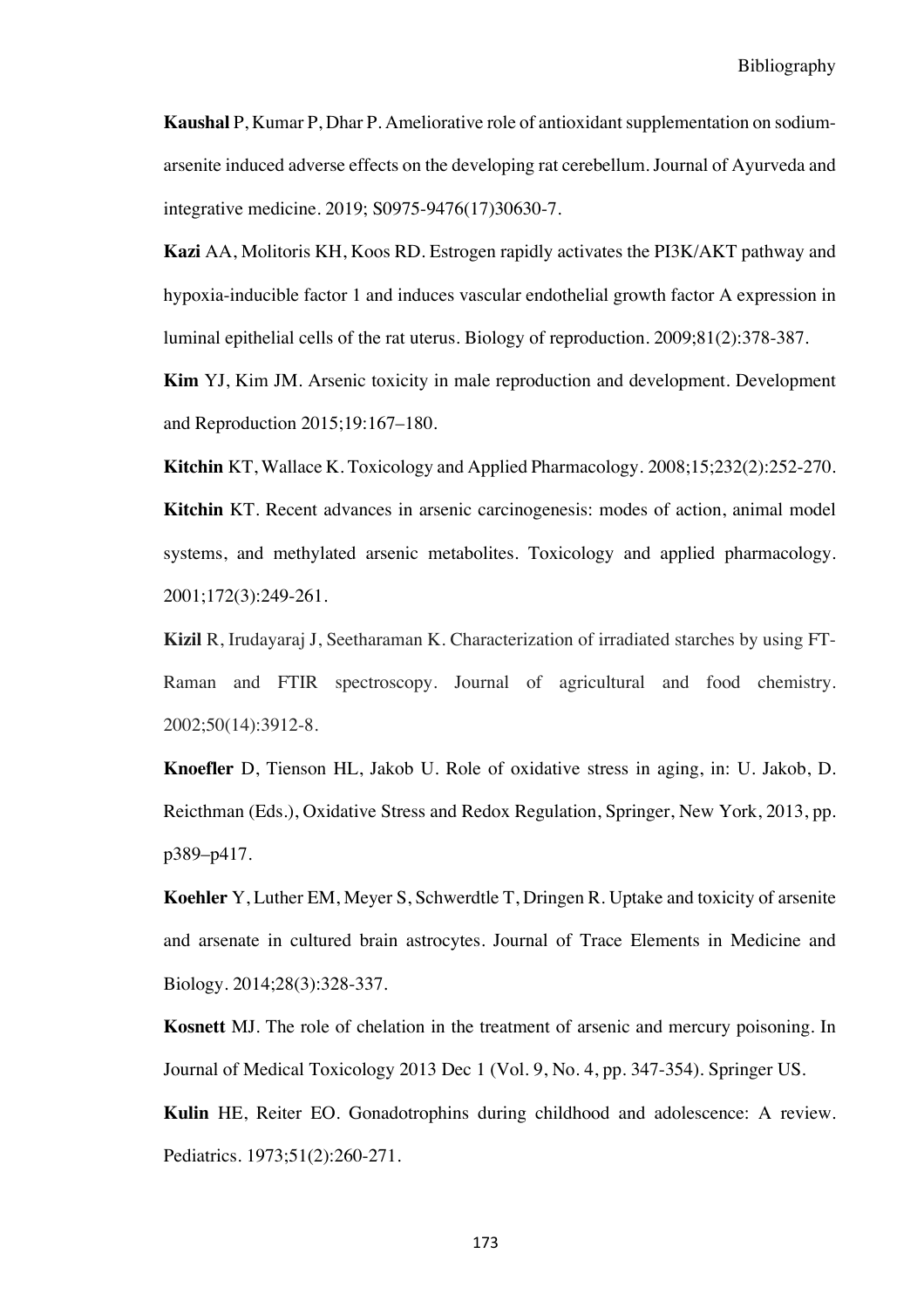**Kumar** A. Effect of simuastation on paraxonase 1 (PON1) activity and oxidation stress. Significance of Lipid Profile Assay as Diagnostic and Prognostic Tool, Create Space Independent Publishing Platform, California. 2012:105-109.

**Kumar** MR, Muzzarelli R, Muzzarelli C, Sashiwa H, Domb AJ. Chitosan chemistry and pharmaceutical perspectives. Chemical reviews. 2004;104(12):6017-6084.

**Kumar** R, Balaji S, Sripriya R, Nithya N, Uma TS, Sehgal PK. In vitro evaluation of antioxidants of fruit extract of Momordica charantia L. on fibroblasts and keratinocytes. Journal of agricultural and food chemistry. 2010 Jan;58(3):1518-1522.

**Kurokawa** M, Ogata K, Idemori M, Tsumori S, Miyaguni H, Inoue S, Hotta N. Investigation of skin manifestations of arsenicism due to intake ofarsenic-contaminated groundwater in residents of Samta, Jessore, Bangladesh. Archives of dermatology. 2001;137(1):102-113.

**Kutlubay** R, Oğuz EO, Can B, Güven MC, Sinik Z, Tuncay ÖL. Vitamin E protection from testicular damage caused by intraperitoneal aluminium. International Journal of Toxicology. 2007;26(4):297-306.

**Lao** CD, Ruffin MT, Normolle D, Heath DD, Murray SI, Bailey JM, Boggs ME, Crowell J, Rock CL, Brenner DE. Dose escalation of a curcuminoid formulation. BMC complementary and alternative medicine. 2006;6(1):10.

**Larasati** YA, Yoneda-Kato N, Nakamae I, Yokoyama T, Meiyanto E, Kato JY. Curcumin targets multiple enzymes involved in the ROS metabolic pathway to suppress tumor cell growth. Scientific reports. 2018;8(1):2039.

**Lauretta** R, Sansone A, Sansone M, Romanelli F, Appetecchia M. Endocrine Disrupting Chemicals: Effects on Endocrine Glands. Frontiers in endocrinology. 2019;10.

**Le** Tien C, Lacroix M, Ispas-Szabo P, Mateescu MA. N-acylated chitosan: hydrophobic matrices for controlled drug release. Journal of Controlled Release. 2003;93(1):1-3.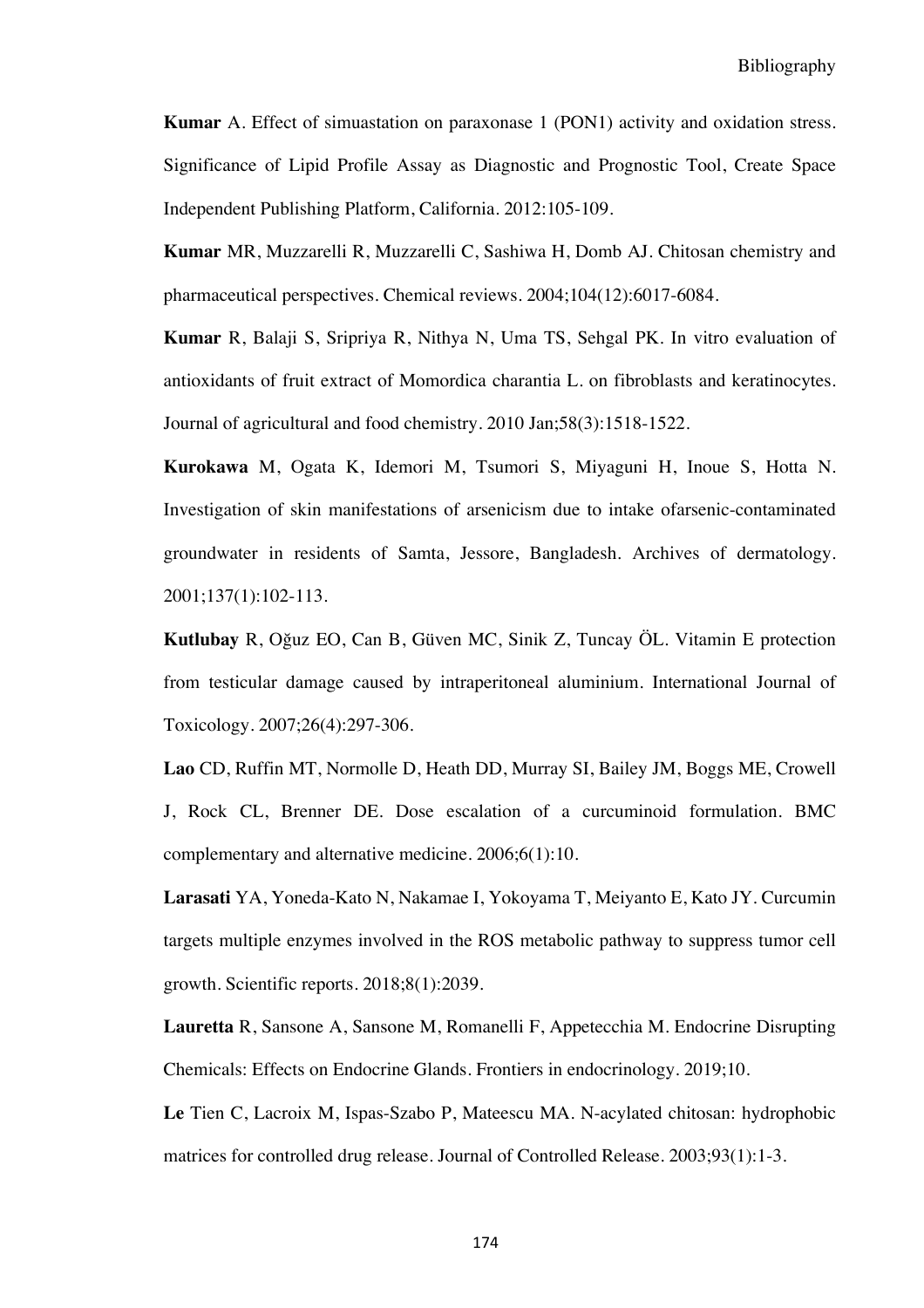**Lee** MY, Bae ON, Chung SM, Kang KT, Lee JY, Chung JH. Enhancement of platelet aggregation and thrombus formation by arsenic in drinking water: a contributing factor to cardiovascular disease. Toxicology and applied pharmacology. 2002;179(2):83-88.

**Lee** MY, Bae ON, Chung SM, Kang KT, Lee JY, Chung JH. Enhancement of platelet aggregation and thrombus formation areas of Hungary, Romania, and Slovakia: a casecontrol study. Environmental Health Perspectives. 2012;120(5):721-726.

**Leonardi** G, Vahter M, Clemens F, Goessler W, Gurzau E, Hemminki K, Hough R, Koppova K, Kumar R, Rudnai P, Surdu S, Fletcher T. Inorganic arsenic and basal cell carcinoma in areas areas of Hungary, Romania, and Slovakia: a case-control study. Environmental Health Perspect. 2012;120(5):721-726.

**Lerman** S, Clarkson TW. The metabolism of arsenite and arsenate by the rat. Toxicological Sciences. 1983;3(4):309-314.

**Lewis** A, Du J, Liu J, Ritchie JM, Oberley LW, Cullen JJ. Metastatic progression of pancreatic cancer: changes in antioxidant enzymes and cell growth. Clinical & experimental metastasis. 2005;22(7):523-532.

**Li** J, Luo M, Xie N, Wang J, Chen L. Curcumin protects endothelial cells against homocysteine induced injury through inhibiting inflammation. American journal of translational research. 2016;8(11):4598.

**Li** J, Wang Y, Huang J, Xu XE, Xiang CN. Characterization of antioxidant polysaccharides in bitter gourd (Momordica charantia L.) cultivars. Journal of the Science of Food and Agriculture. Environ. 2010;8(3&4):117-120.

**Li** M, Cai JF, Chiu JF. Arsenic induces oxidative stress and activates stress gene expressions in cultured lung epithelial cells. Journal of cellular biochemistry. 2002;87(1):29-38.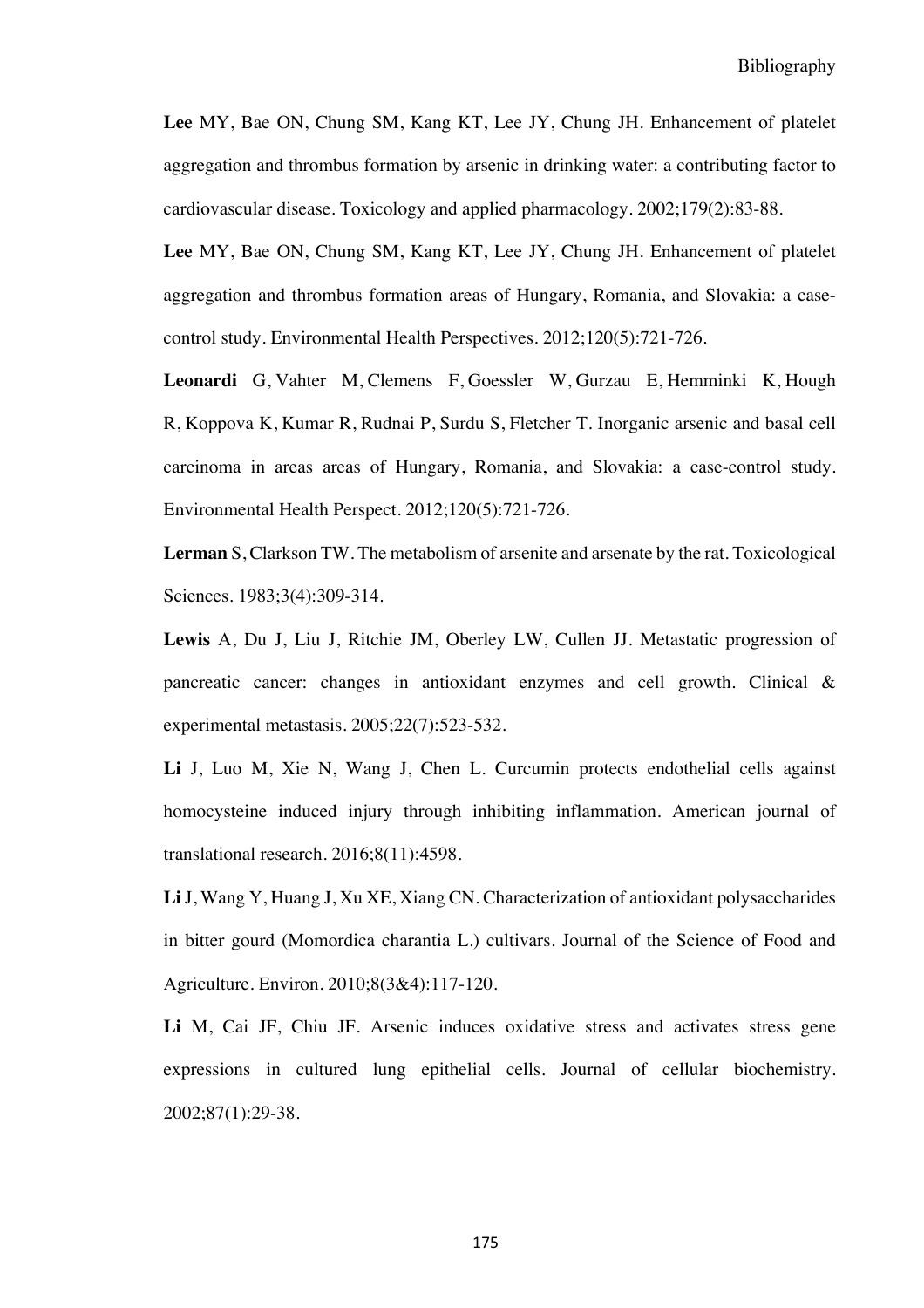**Li** X, Li B, Xu Y, Wang Y, Jin Y, Itoh T, Yoshida T, Sun G. Arsenic methylation capacity and its correlation with skin lesions induced by contaminated drinking water consumption in residents of chronic arsenicosis area. Environmental toxicology. 2011;26(2):118-123.

**Liu** J, Du J, Zhang Y, Sun W, Smith BJ, Oberley LW, Cullen JJ. Suppression of the malignant phenotype in pancreatic cancer by overexpression of phospholipid hydroperoxide glutathione peroxidase. Human gene therapy. 2006;17(1):105-116.

**Liu** J, Waalkes MP. Liver is a target of arsenic carcinogenesis. Toxicological sciences. 2008;105(1):24-32.

**Liu** KT, Wang G, Ma L, Jang P, Xiao BY, Zhang C. Adverse effects of combined arsenic and fluoride on liver and kidney in rats. Fluoride. 1999;32(4):243-247.

**Lu** M, Wang H, Li XF, Arnold LL, Cohen SM, Le XC. Binding of dimethylarsinous acid to Cys-13α of rat hemoglobin is responsible for the retention of arsenic in rat blood. Chemical research in toxicology. 2007;20(1):27-37.

**Luetscher** JA, Eagle H, Longcope WT, Watson EB. Clinical uses of 2,3 dimercaptopropanol (BAL). VIII. The effect of BAL on the excretion of arsenic in arsenical intoxication. Journal of Clinical Investigation. 1946;25(4):534–540.

**Ly** JD, Grubb DR, Lawen A. The mitochondrial membrane potential  $(\Delta \psi \text{ m})$  in apoptosis; an update. Apoptosis. 2003;8(2):115-128.

**Ma** J, Stampfer MJ, Christensen B, Giovannucci E, Hunter DJ, Chen J, Willett WC, Selhub J, Hennekens CH, Gravel R, Rozen R. A polymorphism of the methionine synthase gene: association with plasma folate, vitamin B12, homocyst (e) ine, and colorectal cancer risk. Cancer Epidemiology and Prevention Biomarkers. 1999;8(9):825-829.

**Maiti** S, Chattopadhyay S, Acharyya N, Deb B, Hati AK. Emblica officinalis (amla) ameliorates arsenic-induced liver damage via DNA protection by antioxidant systems. Molecular & Cellular Toxicology. 2014;10(1):75-82.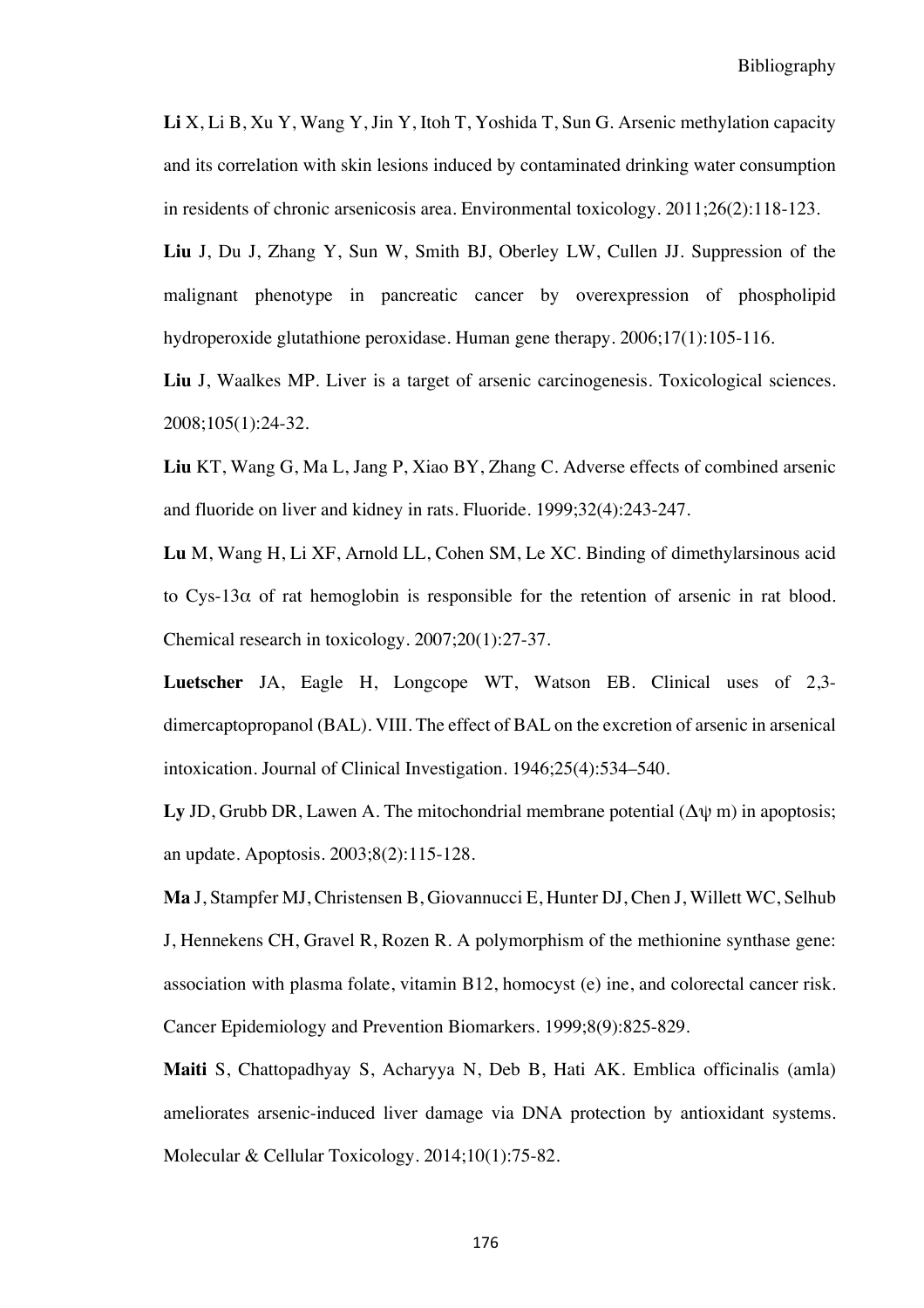**Maity** M, Perveen H, Dash M, Jana S, Khatun S, Dey A, Chattopadhyay S. Arjunolic Acid Improves the Serum Level of Vitamin B12 and Folate in the Process of the Attenuation of Arsenic Induced Uterine Oxidative Stress. Biological Trace Element Research 2018;182(1):78-90.

**Maji** PK, Sen IK, Behera B, Maiti TK, Mallick P, Sikdar SR. Structural characterization and study of immune enhancing properties of a glucan isolated from a hybrid mushroom of Pleurotus florida and Lentinulaedodes. Carbohydrate Research. 2012;358:110-115.

**Manrique** GD, Lajolo FM. FT-IR spectroscopy as a tool for measuring degree of methyl esterification in pectins isolated from ripening papaya fruit. Postharvest Biology and Technology. 2002;25(1):99-107.

**Marafante** E, Vahter M, Envall J. The role of the methylation in the detoxication of arsenate in the rabbit. Chemico-biological interactions. 1985;56(2-3):225-238.

**Marapakala** K, Qin J, Rosen BP. Identification of Catalytic Residues in the As(III) S-Adenosylmethionine Methyltransferase. Biochemistry. 2012;51:944–951.

**Marcus** J, Sarnak MJ, Menon V, Verma S. Homocysteine lowering and cardiovascular disease risk: lost in translation. Canadian Journal of Cardiology. 2007;23(9):707-710.

**Marshall** G, Ferreccio C, Yuan Y, Bates MN, Steinmaus C, Selvin S, Liaw J, Smith AH. Fifty-year study of lung and bladder cancer mortality in Chile related to arsenic in drinking water. Journal of the National Cancer Institute. 2007;99(12):920-928.

**Martinez** VD, Vucic EA, Becker-Santos DD, Gil L, Lam WL. Arsenic exposure and the induction of human cancers. Journal of toxicology. 2011;2011.

**Masuda** T, Maekawa T, Hidaka K, Bando H, Takeda Y, Yamaguchi H. Chemical studies on antioxidant mechanism of curcumin: analysis of oxidative coupling products from curcumin and linoleate. Journal of agricultural and food chemistry. 2001;49(5):2539-2547.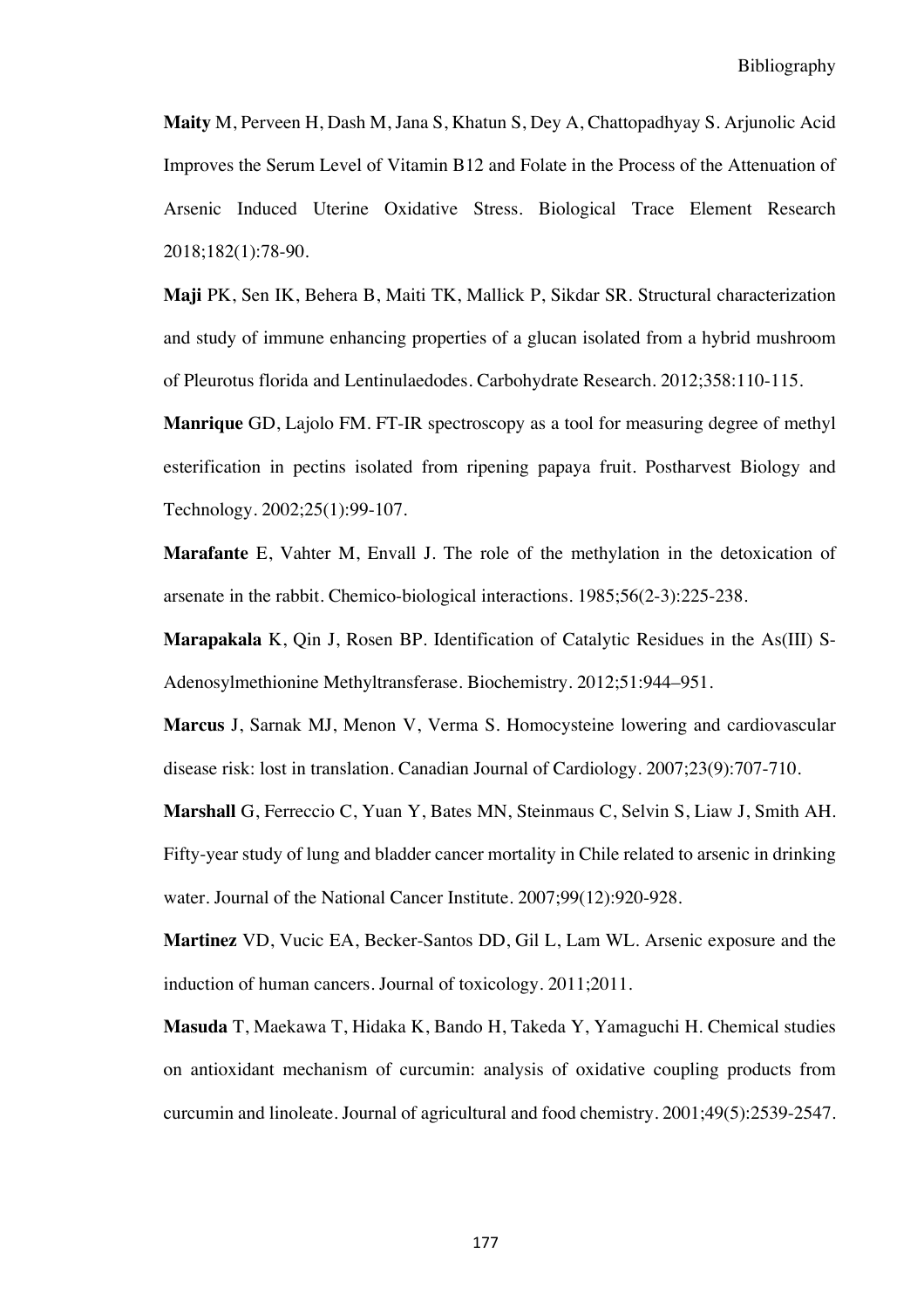**Mathews** VV, Binu P, Paul MS, Abhilash M, Manju A, Nair RH. Hepatoprotective efficacy of curcumin against arsenic trioxide toxicity. Asian Pacific Journal of Tropical Biomedicine. 2012;2(2):706-711.

**Menon** VP, Sudheer AR. Antioxidant and anti-inflammatory properties of curcumin. In the molecular targets and therapeutic uses of curcumin in health and disease 2007 (pp. 105- 125). Springer, Boston, MA.

**Mieyal** JJ, Gallogly MM, Qanungo S, Sabens EA, Shelton MD. Molecular mechanisms and clinical implications of reversible protein S-glutathionylation. Antioxidant and redox signaling. 2008;10, 1941–1988.

**Miller** EW, Dickinson BC, Chang CJ. Aquaporin-3 mediates hydrogen peroxide uptake to regulate downstream intracellular signaling. Proceedings of the National Academy of Sciences of the United States of America. 2010;107:15681–15686.

**Mishra** D, Mehta A, Flora SJS. Reversal of hepatic apoptosis with combined administration of DMSA and its analogues in guinea pigs: role of glutathione and linked enzymes. Chemical Research in Toxicology. 2008;21:400–407.

**Mishra** S, Palanivelu K. The effect of curcumin (turmeric) on Alzheimer's disease: An overview. Annals of Indian Academy of Neurology. 2008;11(1):13.

**Mohammad** R, Ahmad A, Jan BL, Alkharfy KM, Ansari MA, Mohsin K, al Jenoobi F, Al-Mohizea A. Momordica charantia polysaccharides mitigate the progression of STZ induced diabetic nephropathy in rats. International journal of biological macromolecules. 2016;91:394-399.

**Mohammad** R. *Momordica Charantia* polysaccharides ameliorate oxidative stress, hyperlipidemia, inflammation, and apoptosis during myocardial infarction by inhibiting the NF-κB signaling pathway. International journal of biological macromolecules. 2017;97:544-551.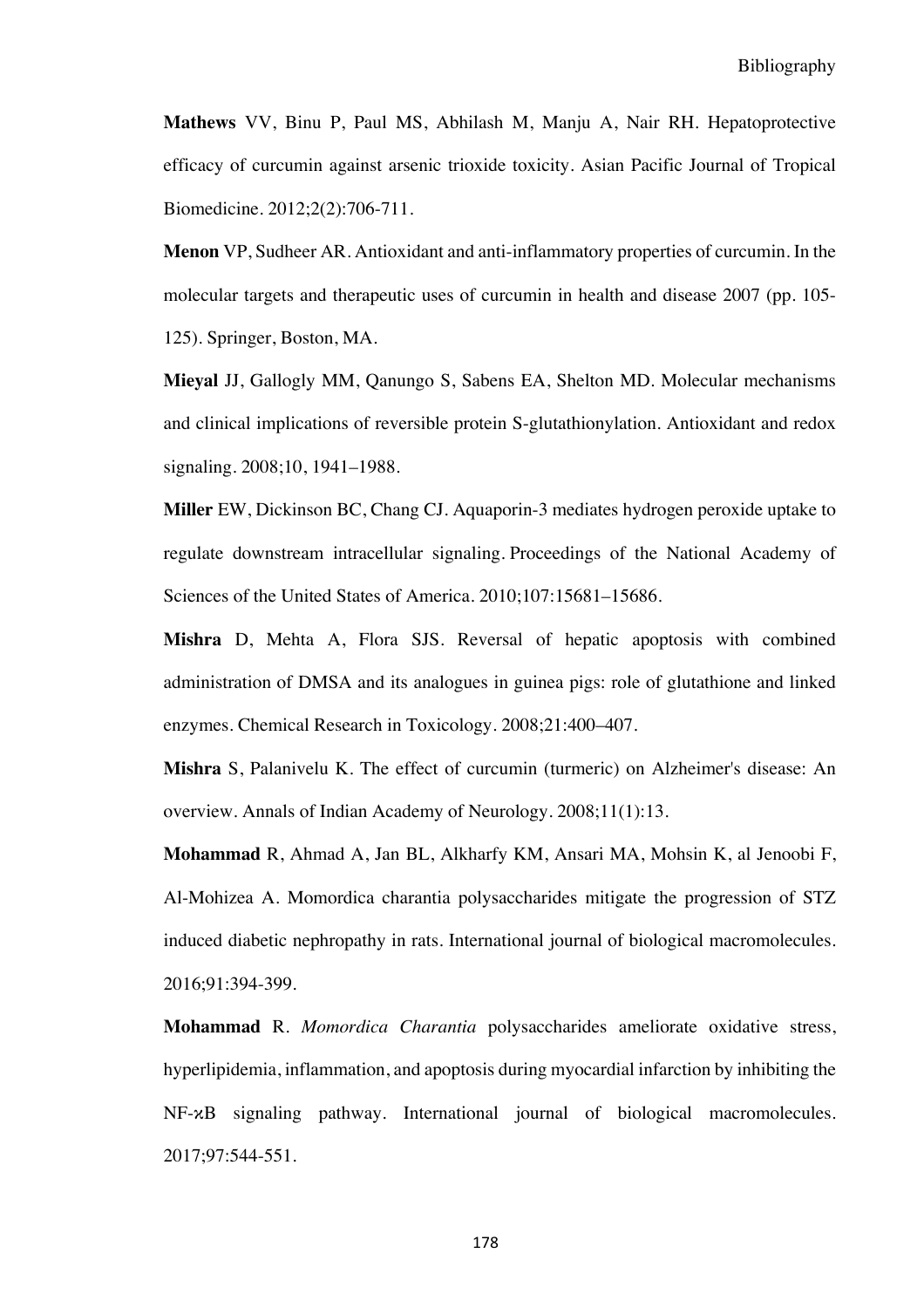**Mohammed** M, Syeda J, Wasan K, Wasan E. An overview of chitosan nanoparticles and its application in non-parenteral drug delivery. Pharmaceutics. 2017;9(4):53.

**Moore** LE, Lu M, Smith AH. Childhood cancer incidence and arsenic exposure in drinking water in Nevada. Archives of Environmental Health: An International Journal. 2002;57(3):201-206.

**Mukherjee** AB, Bhattacharya P. Arsenic in groundwater in the Bengal Delta Plain: slow poisoning in Bangladesh. Environmental Reviews. 2001;9(3):189-220.

**Mukherjee** S, Das D, Mukherjee M, Das AS, Mitra C. Synergistic effect of folic acid and vitamin B12 in ameliorating arsenic-induced oxidative damage in pancreatic tissue of rat. The Journal of nutritional biochemistry. 2006;17(5):319-327.

**Mukherjee** S, Roy M, Dey S, Bhattacharya RK. A mechanistic approach for modulation of arsenic toxicity in human lymphocytes by curcumin, an active constituent of medicinal herb Curcuma longa Linn. Journal of clinical biochemistry and nutrition. 2007;41(1):32-42.

**Muzzarelli** RA. Natural chelating polymers; alginic acid, chitin and chitosan. In Natural chelating polymers; alginic acid, chitin and chitosan 1973. Pergamon Press.

**Naranmandura** H, Suzuki N, Iwata K, Hirano S, Suzuki T. Arsenic metabolism and thioarsenicals in hamsters and rats. Chemical research in toxicology. 2007;20(4):616-624. **Negrette-Guzmán** M, García-Niño WR, Tapia E, Zazueta C, Huerta-Yepez S, León-Contreras JC, Hernández-Pando R, Aparicio-Trejo OE, Madero M, Pedraza-Chaverri J. Curcumin attenuates gentamicin-induced kidney mitochondrial alterations: possible role of a mitochondrial biogenesis mechanism. Evidence-Based Complementary and Alternative Medicine. 2015;2015.

**Neiger** RD, Osweiler GD. Effect of subacute low level dietary sodium arsenite on dogs. Toxicological Sciences. 1989;13(3):439-451.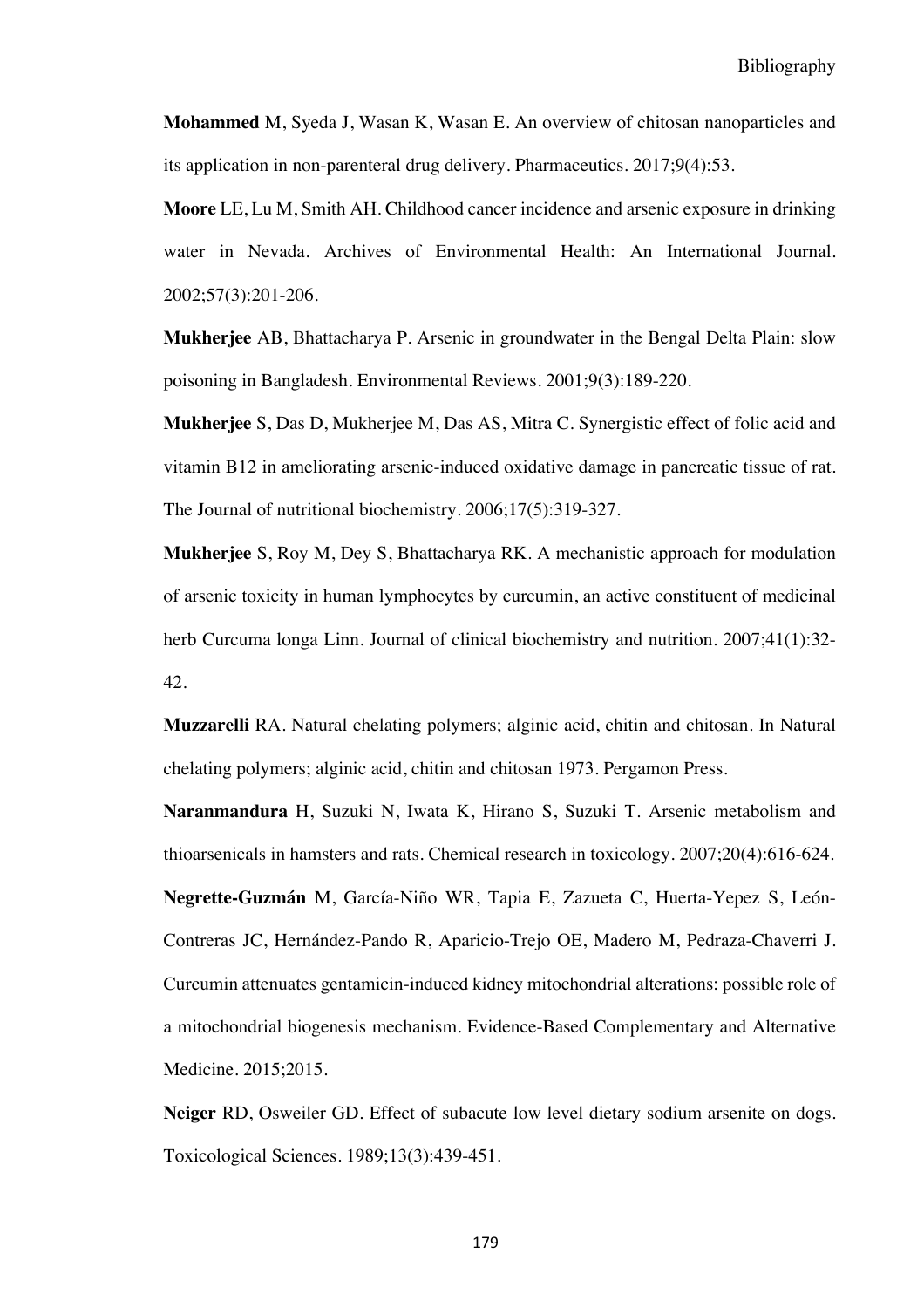**Nie** JS, Pei QL, Han G, Xu JX, Mu JJ. Semen quality decreased by inorganic arsenic. Journal of Occupational and Environmental Medicine. 2006;23:189-190.

**Nishikawa** T, Wanibuchi H, Ogawa M, Kinoshita A, Morimura K, Hiroi T, Funae Y, Kishida H, Nakae D, Fukushima S. Promoting effects of monomethylarsonic acid, dimethylarsinic acid and trimethylarsine oxide on induction of rat liver preneoplastic glutathione S-transferase placental form positive foci: a possible reactive oxygen species mechanism. International journal of cancer. 2002;100(2):136-139.

**Nriagu** JO, Azcue JM. Arsenic in the environment. Part I: cycling and characterization. New York, NY.: John Wiley & Sons; 1994 Dec 31.

**Odell** WD, Swerdloff RS, Bain J, Wallesen F, Grover PK. The effect of sexual maturation testicular response to LH stimulation of testosterone secretion in the intact rat. Endocrinology. 1963;72:452- 464.

**Ohara** K, Mizukami W, Tokunaga A, Nagaoka SI, Uno H, Mukai K. Kinetic study of the mechanism of free-radical scavenging action in curcumin: effects of solvent and pH. Bulletin of the Chemical Society of Japan. 2005;78(4):615-621.

**Olaisen** C, Müller R, Nedal A, Otterlei M. PCNA-interacting peptides reduce Akt phosphorylation and TLR-mediated cytokine secretion suggesting a role of PCNA in cellular signaling. Cellular signalling. 2015;27(7):1478-1487.

**Oliveira-Marques** V, Marinho HS, Cyrne L, Antunes F. Role of hydrogen peroxide in NFκB activation: from inducer to modulator. Antioxidants & redox signaling. 2009 ;11(9):2223-2243.

**Osawa** T, Sugiyama Y, Inayoshi M, Kawakishi S. Antioxidative activity of tetrahydrocurcuminoids. Bioscience, biotechnology, and biochemistry. 1995;59(9):1609- 1612.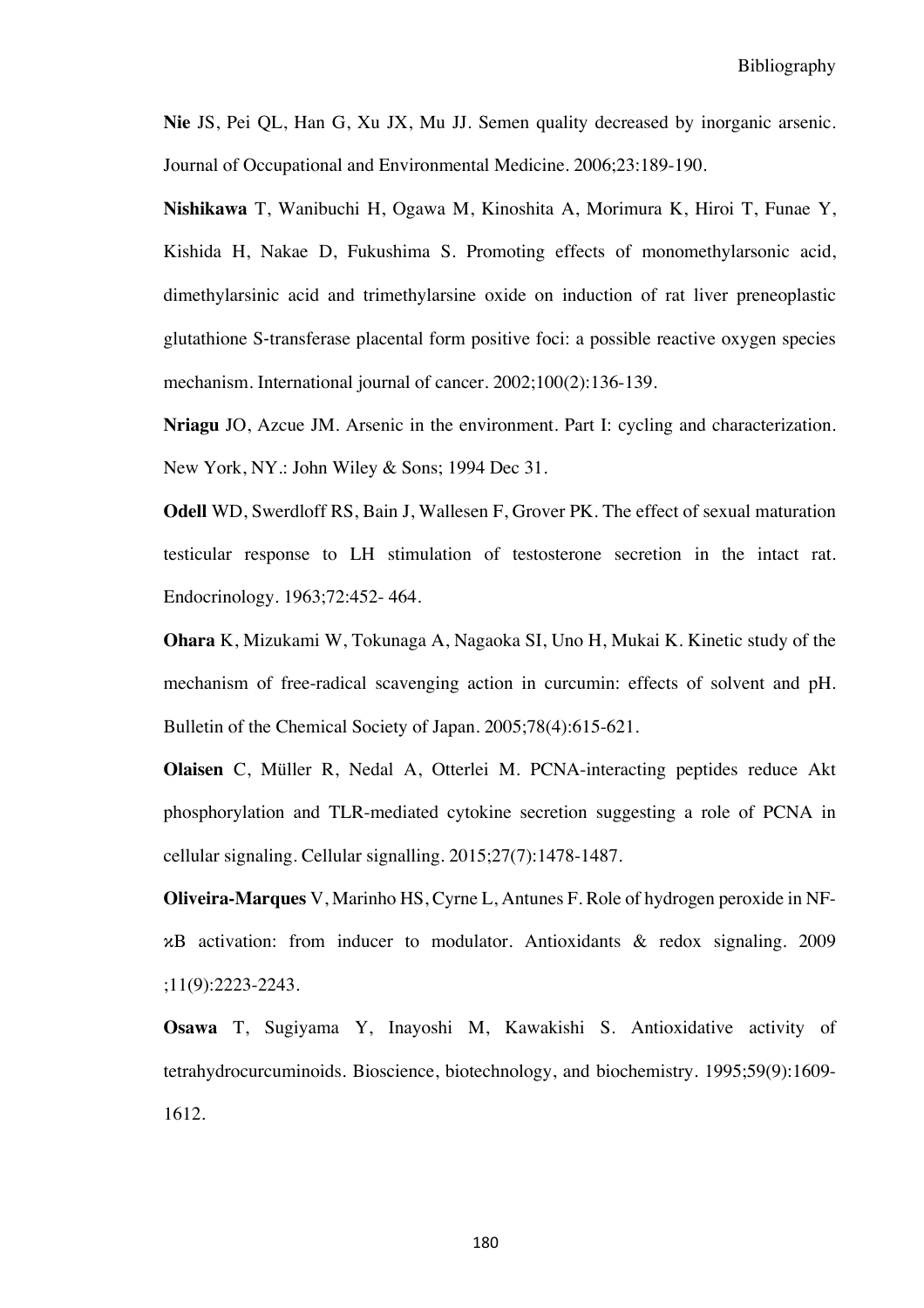**Paglia** DE, Valentine WN. Studies on the quantitative and qualitative characterization of erythrocyte glutathione peroxidase. The Journal of laboratory and clinical medicine. 1967 ;70(1):158-169.

**Panda** BC, Mondal S, Devi KS, Maiti TK, Khatua S, Acharya K, Islam SS. Pectic polysaccharide from the green fruits of Momordica charantia (Karela): structural characterization and study of immunoenhancing and antioxidant properties. Carbohydrate research. 2015;401:24-31.

**Pannunzio** NR, Lieber MR. AID and reactive oxygen species can induce DNA breaks within human chromosomal translocation fragile zones. Molecular cell. 2017;68(5):901- 912.

**Pant** N, Murthy RC, Srivastava SP. Male reproductive toxicity of sodium arsenite in mice. Human & experimental toxicology. 2004;23(8):399-403.

**Patel** KS, Shrivas K, Brandt R, Jakubowski N, Corns W, Hoffmann P. Arsenic contamination in water, soil, sediment and rice of central India. Environmental Geochemistry and health. 2005;27(2):131-145.

**Patil** SR, Ravindra PSR, Londonka R, Saraswati BP. Nicotine induced ovarian and uterine changes in albino mice. Indian Journal of Physiology and Pharmacology. 1998:42:503– 508.

**Pattichis** K, Louca LL, Glover V. Quantitation of soluble superoxide dismutase in rat striata, based on the inhibition of nitrite formation from hydroxylammonium chloride. Analytical biochemistry. 1994;221(2):428-431.

**Peng** H, Wang N, Hu Z, Yu Z, Liu Y, Zhang J, Ruan R. Physicochemical characterization of hemicelluloses from bamboo (Phyllostachys pubescens Mazel) stem. Industrial Crops and Products. 2012;37(1):41-50.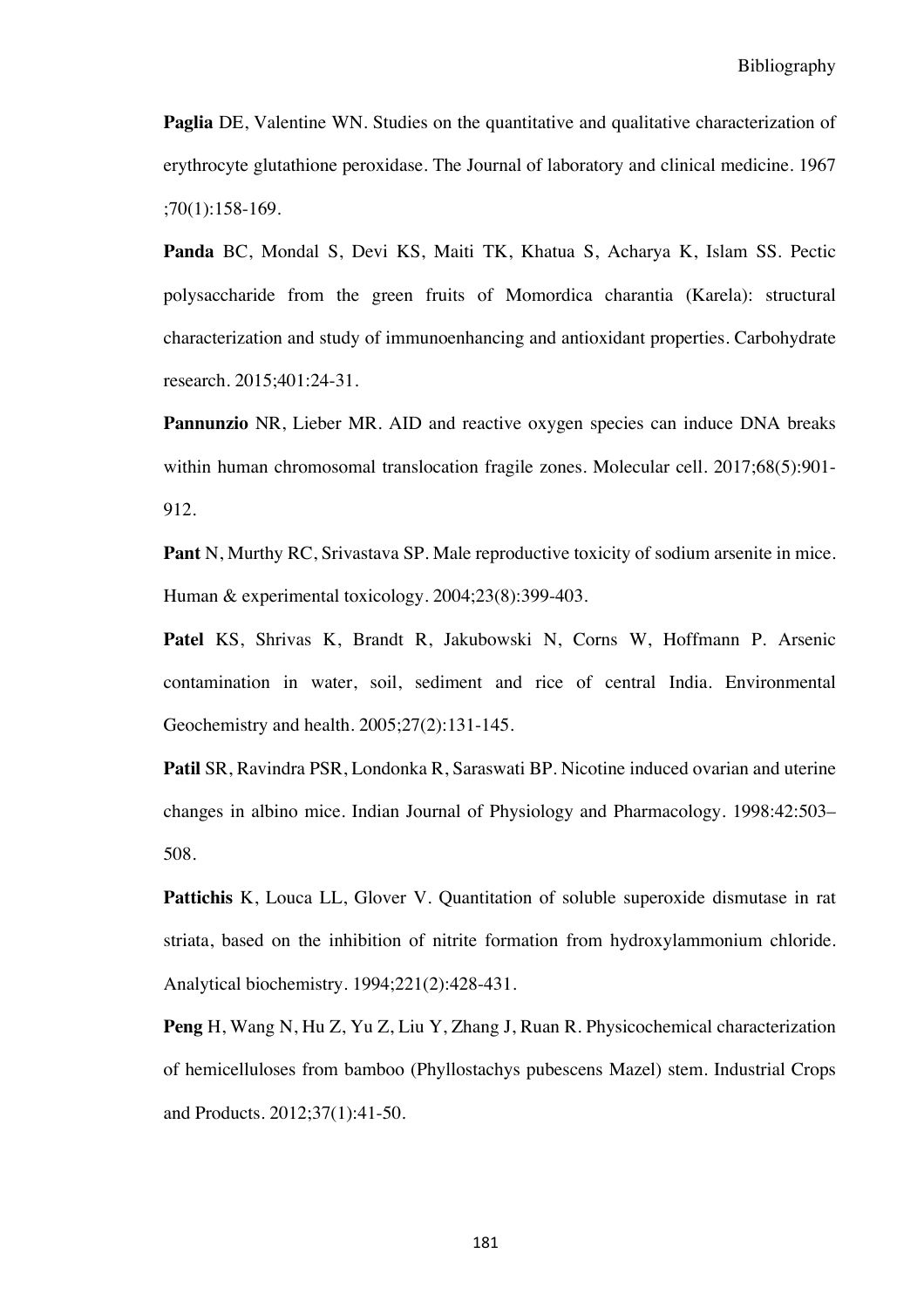**Peng** Z, Peng L, Fan Y, Zandi E, Shertzer HG, Xia Y. A critical role for IκB kinase β in metallothionein-1 expression and protection against arsenic toxicity. Journal of Biological Chemistry. 2007;282(29):21487-21496.

**Person** RJ, Ngalame NN, Makia NL, Bell MW, Waalkes MP, Tokar EJ. Chronic inorganic arsenic exposure in vitro induces a cancer cell phenotype in human peripheral lung epithelial cells. Toxicology and applied pharmacology. 2015;286(1):36-43.

**Perveen** H, Chattopadhyay S, Maity M, Dash M, Islam SS. Involvement of proinflammatory cytokines and metallothionein in the repairing of arsenic-mediated uterine tissue damage by curcumin. Journal of basic and clinical physiology and pharmacology. 2019;30(4).

**Perveen** H, Dash M, Khatun S, Maity M, Islam SS, Chattopadhyay S. Electrozymographic evaluation of the attenuation of arsenic induced degradation of hepatic SOD, catalase in an in vitro assay system by pectic polysaccharides of *Momordica Charantia* in combination with curcumin. Biochemistry and biophysics reports. 2017;11:64-71.

**Perveen** H, Dey A, Nilavar NM, Chandra GK, Islam SS, Chattopadhyay S. Dietary CCPS from bitter gourd attenuates sodium arsenite induced female reproductive ailments cum infertility in wistar rats: anti-inflammatory and anti-apoptotic role. Food and Chemical Toxicology. 2019;131:110545.

**Peters** BA, Liu X, Hall MN, Ilievski V, Slavkovich V, Siddique AB, Alam S, Islam T, Graziano JH, Gamble MV. Arsenic exposure, inflammation, and renal function in Bangladeshi adults: effect modification by plasma glutathione redox potential. Free Radical Biology and Medicine. 2015;85:174-182.

**Pi** J, Horiguchi S, Sun Y, Nikaido M, Shimojo N, Hayashi T, Yamauchi H, Itoh K, Yamamoto M, Sun G, Waalkes MP. A potential mechanism for the impairment of nitric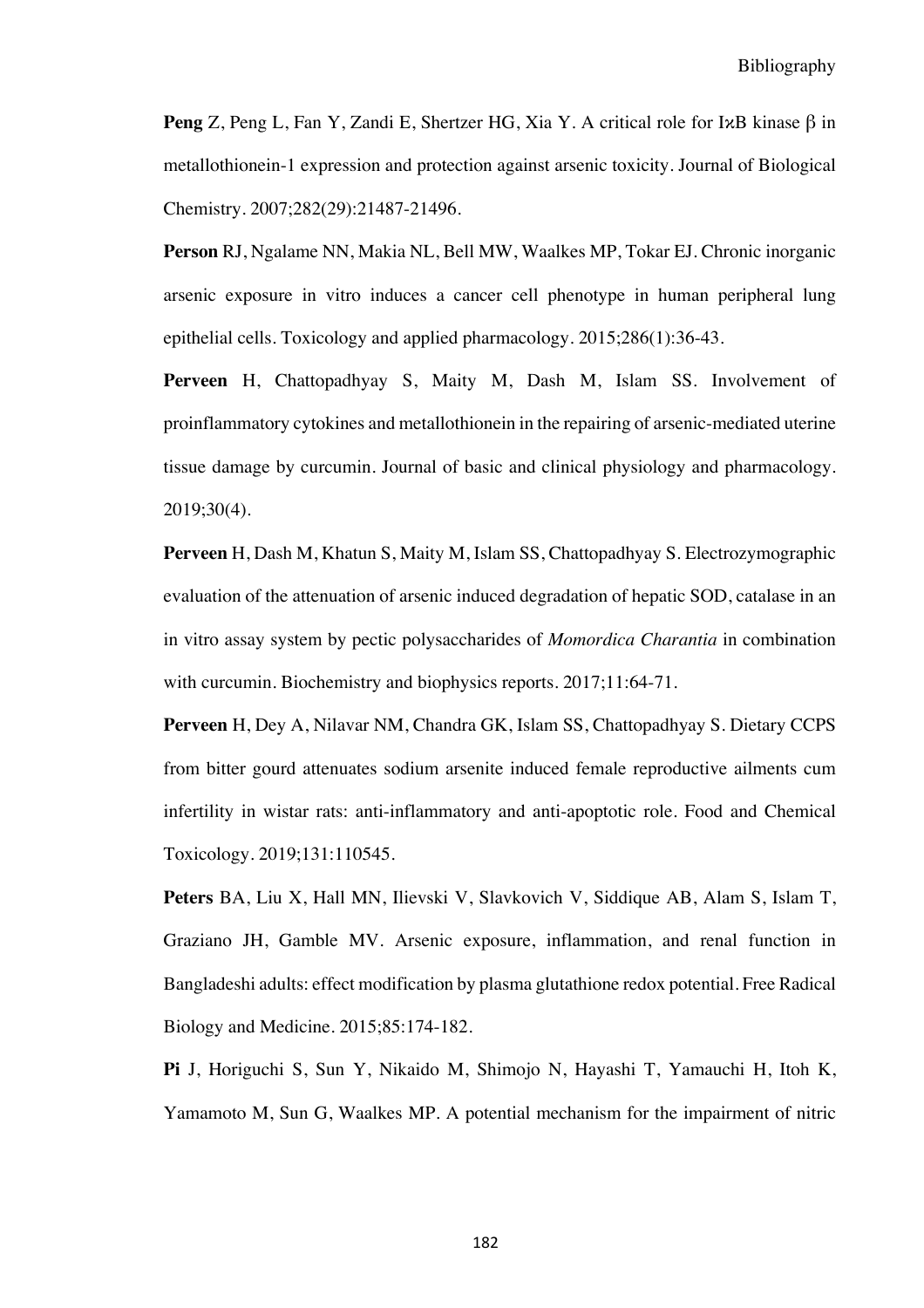oxide formation caused by prolonged oral exposure to arsenate in rabbits. Free Radical Biology and Medicine. 2003;35(1):102-113.

**Plummer** SM, Hill KA, Festing MF, Steward WP, Gescher AJ, Sharma RA. Clinical development of leukocyte cyclooxygenase 2 activity as a systemic biomarker for cancer chemopreventive agents. Cancer Epidemiology and Prevention Biomarkers. 2001;10(12):1295-1299.

**Poddar** R, Sivasubramanian N, DiBello PM, Robinson K, Jacobsen DW. Homocysteine induces expression and secretion of monocyte chemoattractant protein-1 and interleukin-8 in human aortic endothelial cells: implications for vascular disease. Circulation. 2001;103(22):2717-23.

**Poltanov** EA, Shikov AN, Dorman HD, Pozharitskaya ON, Makarov VG, Tikhonov VP, Hiltunen R. Chemical and antioxidant evaluation of Indian gooseberry (Emblica officinalis Gaertn., syn. Phyllanthus emblica L.) supplements. Phytotherapy Research: An International Journal Devoted to Pharmacological and Toxicological Evaluation of Natural Product Derivatives. 2009;23(9):1309-1315.

**Priyadarsini** KI, Maity DK, Naik GH, Kumar MS, Unnikrishnan MK, Satav JG, Mohan H. Role of phenolic OH and methylene hydrogen on the free radical reactions and antioxidant activity of curcumin. Free Radical Biology and Medicine. 2003;35(5):475-484. **Rafati-Rahimzadeh** M, Rafati-Rahimzadeh M, Kazemi S, Moghadamnia AA. Current approaches of the management of mercury poisoning: need of the hour. DARU Journal of Pharmaceutical Sciences. 2014;22(1):46.

**Rahaman** R, Rakibuz-Zaman R, Parvez M F. Genome-wide association study identifies chromosome 10q24. 32 variants associated with arsenic metabolism and toxicity phenotypes in Bangladesh. PLOS Genetics 2012; 8, e1002522.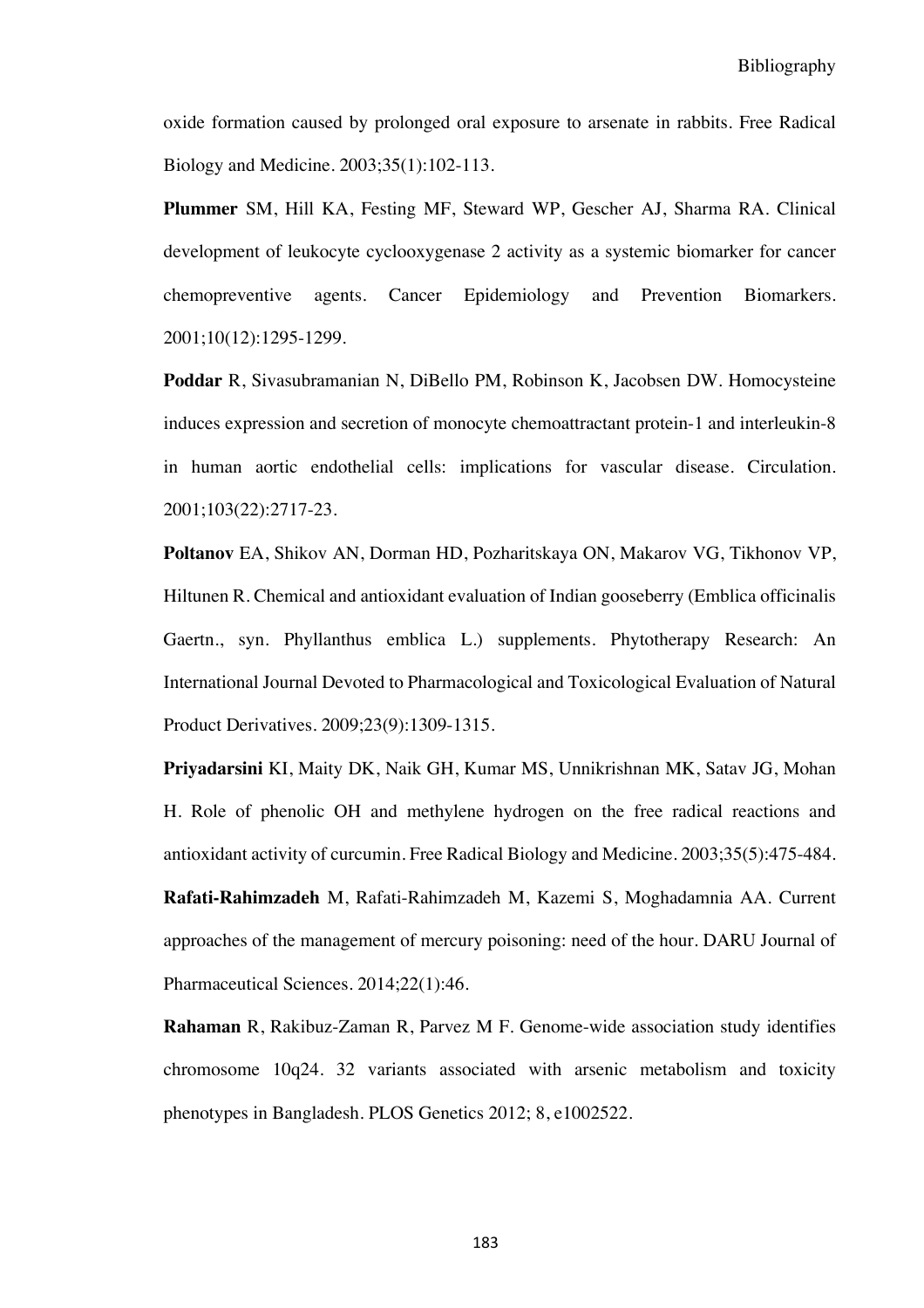**Rahman** K. Studies on free radicals, antioxidants, and co-factors. Clinical interventions in aging. 2007;2(2):219.

**Rahman** MA, Rahman A, Khan MZ, Renzaho AM. Human health risks and socioeconomic perspectives of arsenic exposure in Bangladesh: A scoping review. Ecotoxicology and environmental safety. 2018;150:335-343.

**Raju** GA, Chavan R, Deenadayal M, Gunasheela D, Gutgutia R, Haripriya G, Govindarajan M, Patel NH, Patki AS. Luteinizing hormone and follicle stimulating hormone synergy: a review of role in controlled ovarian hyper-stimulation. Journal of human reproductive sciences. 2013;6(4):227.

**Ramı́rez** T, Garcı́a-Montalvo V, Wise C, Cea-Olivares R, Poirier LA, Herrera LA. Sadenosyl-L-methionine is able to reverse micronucleus formation induced by sodium arsenite and other cytoskeleton disrupting agents in cultured human cells. Mutation Research/Fundamental and Molecular Mechanisms of Mutagenesis. 2003 ;528(1-2):61-74. **Ramsés** W, Niño G, Pedraza-Chaverrí J. Curcumin from Curcuma longa have been showing potential of preventing arsenic induced hepatotoxicity in vitro and in vivo. Food and Chemical Toxicology. 2014:182-201.

**Rao** CV, Rivenson A, Simi B, Reddy BS. Chemoprevention of colon carcinogenesis by dietary curcumin, a naturally occurring plant phenolic compound. Cancer research. 1995 ;55(2):259-266.

**Ratnaike** RN. Acute and chronic arsenic toxicity. Postgraduate medical journal. 2003;79(933):391-396.

**Ravenscroft** P, Brammer H, Richards K. Arsenic pollution: a global synthesis. John Wiley & Sons; 2009;8.

**Ray** G, Husain SA. Oxidants, antioxidants and carcinogenesis. Indian Journal of Experimental Biology. 2002;40(11):1213-1232.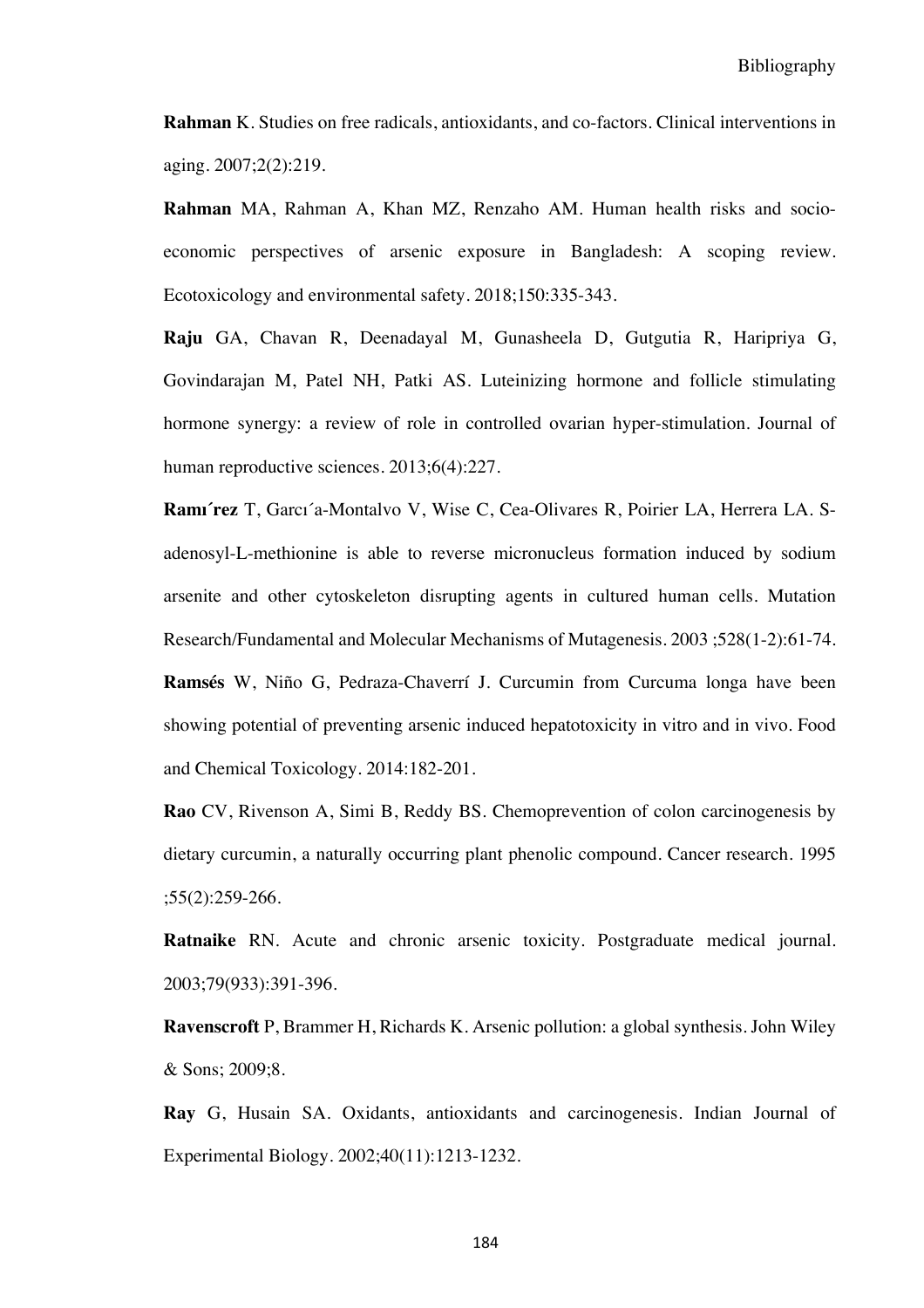**Reddy** AC, Lokesh BR. Studies on the inhibitory effects of curcumin and eugenol on the formation of reactive oxygen species and the oxidation of ferrous iron. Molecular and cellular biochemistry. 1994;137(1):1-8.

**Reed** BG, Carr BR. The normal menstrual cycle and the control of ovulation. In Endotext [Internet] 2015 May 22. MDText. com, Inc.

**Reichard** JF, Puga A. Effects of arsenic exposure on DNA methylation and epigenetic gene regulation. Epigenomics. 2010;2(1):87-104.

**Rizvi** SA, Saleh AM. Applications of nanoparticle systems in drug delivery technology. Saudi Pharmaceutical Journal. 2018;26(1):64-70.

**Robitaille** L, Hoffer LJ. A simple method for plasma total vitamin C analysis suitable for routine clinical laboratory use. Nutrition journal. 2015;15(1):40.

**Rodriguez** KF, Ungewitter EK, Crespo-Mejias Y, Liu C, Nicol B, Kissling GE, Yao HH. Effects of in utero exposure to arsenic during the second half of gestation on reproductive end points and metabolic parameters in female CD-1 mice. Environmental health perspectives. 2015;124(3):336-343.

**Romdhane** MB, Haddar A, Ghazala I, Jeddou KB, Helbert CB, Ellouz-Chaabouni S. Optimization of polysaccharides extraction from watermelon rinds: Structure, functional and biological activities. Food chemistry. 2017;216:355-364.

**Rossman** TG, Klein CB. Genetic and epigenetic effects of environmental arsenicals. Metallomics. 2011;3(11):1135-1141.

**Roussel** RR, Barchowsky A. Arsenic inhibits NF-κB-mediated gene transcription by blocking IκB kinase activity and IκBα phosphorylation and degradation. Archives of Biochemistry and Biophysics. 2000;377(1):204-212.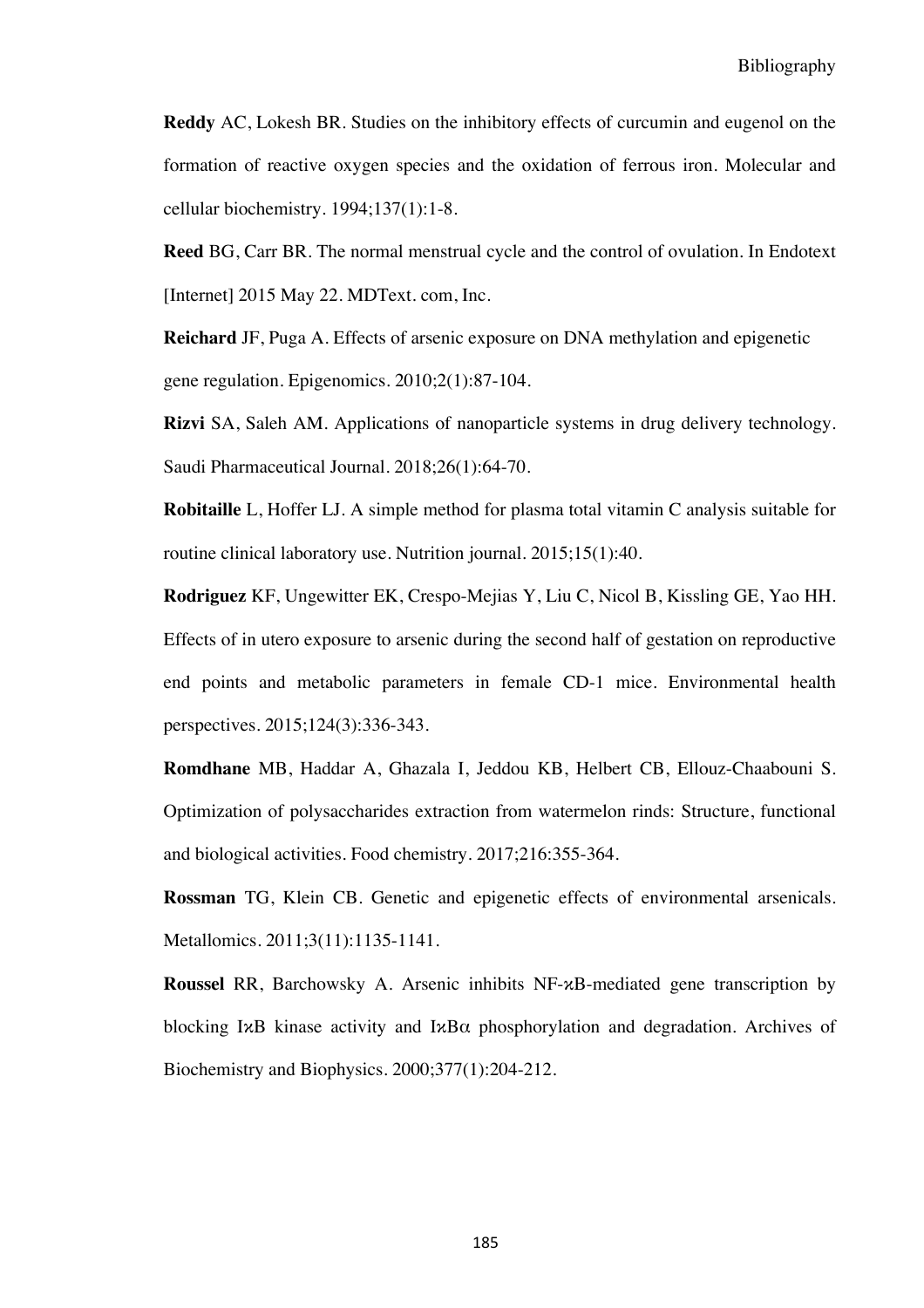**Roy** M, Sinha D, Mukherjee S, Biswas J. Curcumin prevents DNA damage and enhances the repair potential in a chronically arsenic-exposed human population in West Bengal, India. European Journal of Cancer Prevention. 2011;20(2):123-131.

**Roychowdhury** T, Tokunaga H, Uchino T, Ando M. Effect of arsenic-contaminated irrigation water on agricultural land soil and plants in West Bengal, India. Chemosphere. 2005;58(6):799-810.

**Rydberg** B, Lindahl T. Nonenzymatic methylation of DNA by the intracellular methyl group donor S-adenosyl-L-methionine is a potentially mutagenic reaction. The EMBO journal. 1982;1(2):211-216.

**Sadasivan** S, Manickam A. Peroxidase. In: Sadasivan S, Manickam A (eds) Methods in biochemistry. New Age International Publishers, New Delhi. 1966;108–110.

**Sadeghi** B, Garmaroudi FS, Hashemi M, Nezhad HR, Nasrollahi A, Ardalan S, Ardalan S. Comparison of the anti-bacterial activity on the nanosilver shapes: nanoparticles,nanorods and nanoplates. Advanced Powder Technology. 2012;23(1):22-26.

**Sak** ME, Soydinc HE, Sak S, Evsen MS, Alabalik U, Akdemir F, Gul T. The protective effect of curcumin on ischemia-reperfusion injury in rat ovary. International Journal of Surgery. 2013;11:967–970.

**Sankar** P, Gopal Telang A, Kalaivanan R, Karunakaran V, Manikam K, Sarkar SN. Effects of nanoparticle-encapsulated curcumin on arsenic-induced liver toxicity in rats. Environmental toxicology. 2015;30(6):628-637.

**Sankar** P, Telang AG, Kalaivanan R, Karunakaran V, Suresh S, Kesavan M. Oral nanoparticulate curcumin combating arsenic-induced oxidative damage in kidney and brain of rats. Toxicology and industrial health. 2016;32(3):410-421.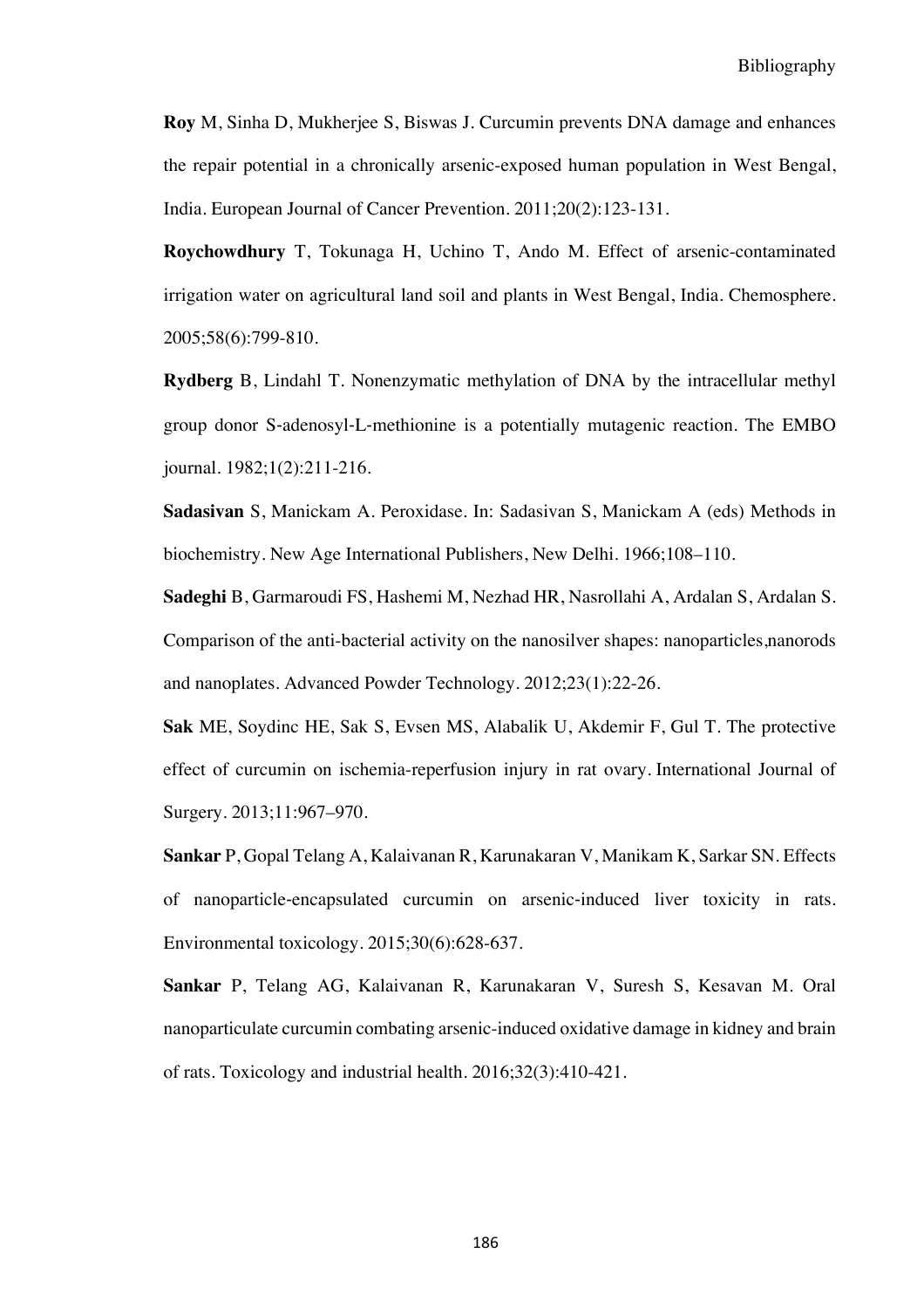**Sankar** P, Telang AG, Suresh S, Kesavan M, Kannan K, Kalaivanan R, Sarkar SN. Immunomodulatory effects of nanocurcumin in arsenic-exposed rats. International immunopharmacology. 2013;17(1):65-70.

**Santhiya** D, Subramanian S, Natarajan KA, Colloid IJ. Surface chemical studies on sphalerite and galena using extracellular polysaccharides isolated from Bacillus polymyxa. Science. 2002;256(2):237–248.

**Santra** A, Maiti A, Das S, Lahiri S, Charkaborty SK, Mazumder DN. Hepatic damage caused by chronic arsenic toxicity in experimental animals. Journal of Toxicology Clinical Toxicology. 2000;8(4):395-405.

**Saric** M, Manganese IF, Nordberg G, Vouk V. Handbook on the Toxicology of Metals. Ed., GF Friberg, Nordberg, VB Vouk. 1986:354-386.

**Sarin** SK, Sharma G, Banerjee S, Kathayat R, Malhotra V. Hepatic fibrogenesis using chronic arsenic ingestion: studies in a murine model. Indian Journal of Experimental Biology. 1999;37:147-151.

**Sarkar** M, Biswas NM, Ghosh D. Effect of sodium arsenite on testicular and Δ<sup>,</sup>, 3β, 17β-HSD activities in albino rats: Dose and duration dependent responses. Medical Science and Research. 1991;19:789-790.

**Schoolmeester** WL. White DR. Arsenic poisoning. Southern Medical Journal. 1980;73:198-208.

**Selby** LA, Case AA, Osweiler GD, Hayes Jr HM. Epidemiology and toxicology of arsenic poisoning in domestic animals. Environmental Health Perspectives. 1977;19:183-190.

**Shahidi** F, Synowiecki J. Isolation and characterization of nutrients and value-added products from snow crab (Chionoecetes opilio) and shrimp (Pandalus borealis) processing discards. Journal of agricultural and food chemistry. 1991;39(8):1527-1232.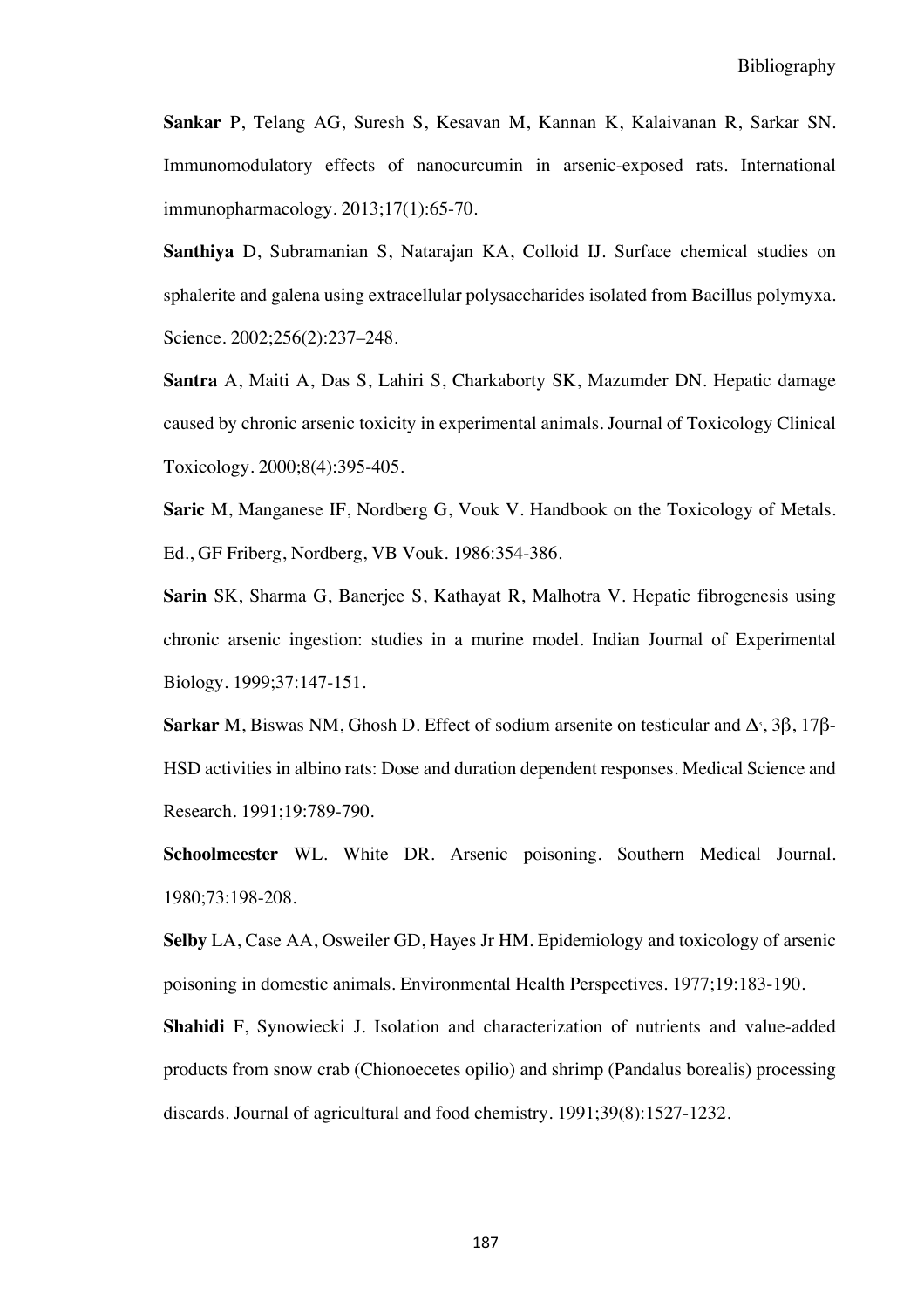**Shalaby** MA, Mouneir SM. Effect of Zingiber officinale roots and Cinnamon zeylanicum bark on fertility of male diabetic rats. Global Veterinaria. 2010;5(6):341-347.

**Shalat** SL, Walker DB, Finnell RH. Role of arsenic as a reproductive toxin with particular attention to neural tube defects. Journal of toxicology and environmental health. 1996;48(3):253-272.

**Sharma** A, Sharma MK, Kumar M. Modulatory role of *Emblica officinalis* fruit extract against arsenic induced oxidative stress in Swiss albino mice. Chemico-biological interactions. 2009;180(1):20-30.

**Shen** S, Li XF, Cullen WR, Weinfeld M, Le XC. Arsenic binding to proteins. Chemical reviews. 2013;113(10):7769-7792.

**Shi** H, Shi X, Liu KJ. Oxidative mechanism of arsenic toxicity and carcinogenesis. Molecular and cellular biochemistry. 2004;255(1-2):67-78.

**Shoba** G, Joy D, Joseph T, Majeed M, Rajendran R, Srinivas PS. Influence of piperine on the pharmacokinetics of curcumin in animals and human volunteers. Planta medica. 1998;64(04):353-356.

**Silva** RF, Borges CDS, de Almeida Lamas C, Cagnon VHA, de Grava Kempinas W. Arsenic trioxide exposure impairs testicular morphology in adult male mice and consequent fetus viability. Journal of Toxicology Environmental Health A. 2017;80:1166–1179.

**Singh** NP, McCoy MT, Tice RR, Schneider EL. A simple technique for quantitation of low levels of DNA damage in individual cells. Experimental cell research. 1988;175(1):184- 191.

**Smith** AH, Marshall G, Yuan Y, Ferreccio C, Liaw J, von Ehrenstein O, Steinmaus C, Bates MN, Selvin S. Increased mortality from lung cancer and bronchiectasis in young adults after exposure to arsenic in utero and in early childhood. Environmental Health Perspect. 2006;114(8)1293-1296.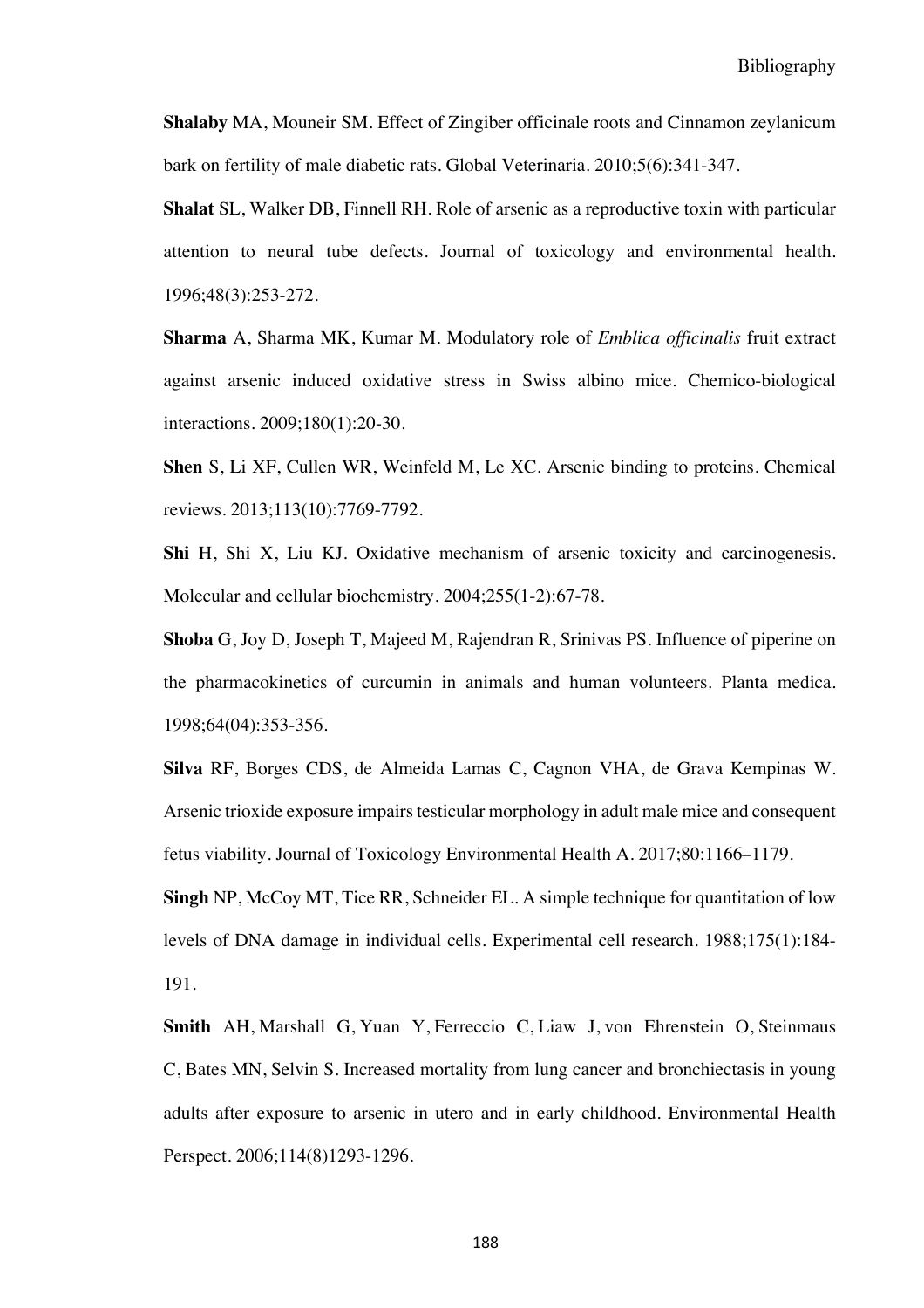**Soppimath** KS, Aminabhavi TM, Kulkarni AR, Rudzinski WE. Biodegradable polymeric nanoparticles as drug delivery devices. Journal of controlled release. 2001;70(1-2):1-20.

**Stefova** M, Stafilov T, Stojanoski K, Cepreganova-Krstic B. Determination of vitamin B<sub>12</sub> in multivitamin tablets by high performance liquid chromatography. Analytical Letters. 1997;30:2723–2731.

**Stohs** SJ, Bagchi D. Oxidative mechanisms in the toxicity of metal ions. Free radical biology and medicine. 1995;18(2):321-136.

**Strzalka**, W and Ziemienowicz, A., 2011. Proliferating cell nuclear antigen (PCNA): a key factor in DNA replication and cell cycle regulation. Ann. Bot 107(7):1127–1140.

**Styblo** M, Del Razo LM, Vega L, Germolec DR, LeCluyse EL, Hamilton GA, Reed W, Wang C, Cullen WR, Thomas DJ. Comparative toxicity of trivalent and pentavalent inorganic and methylated arsenicals in rat and human cells. Archives of toxicology. 2000;74(6):289-299.

**Summers** AO. Damage control: regulating defenses against toxic metals and metalloids. Current opinion in microbiology. 2009;12(2):138-144.

**Sun** D, Zhuang X, Xiang X, Liu Y, Zhang S, Liu C, Barnes S, Grizzle W, Miller D, Zhang HG. A novel nanoparticle drug delivery system: the anti-inflammatory activity of curcumin is enhanced when encapsulated in exosomes. Molecular Therapy. 2010;18(9):1606-1614.

**Talalay** P, 1962. Hydroxysteroid dehydrogenase. In: Methods in enzymology. (Colowick S.P., Kaplan N.O., eds). New York: Academic Press.512–6.

**Tan** HF, Gan CY Polysaccharide with antioxidant, α-amylase inhibitory and ACE inhibitory activities from *Momordica Charantia*. International Journal of Biological Macromolecules. 2016;85:487-496.

**Tan** LT, Chan KG, Lee LH, Goh BH. Streptomyces bacteria as potential probiotics in aquaculture. Frontiers in microbiology. 2016;7:79.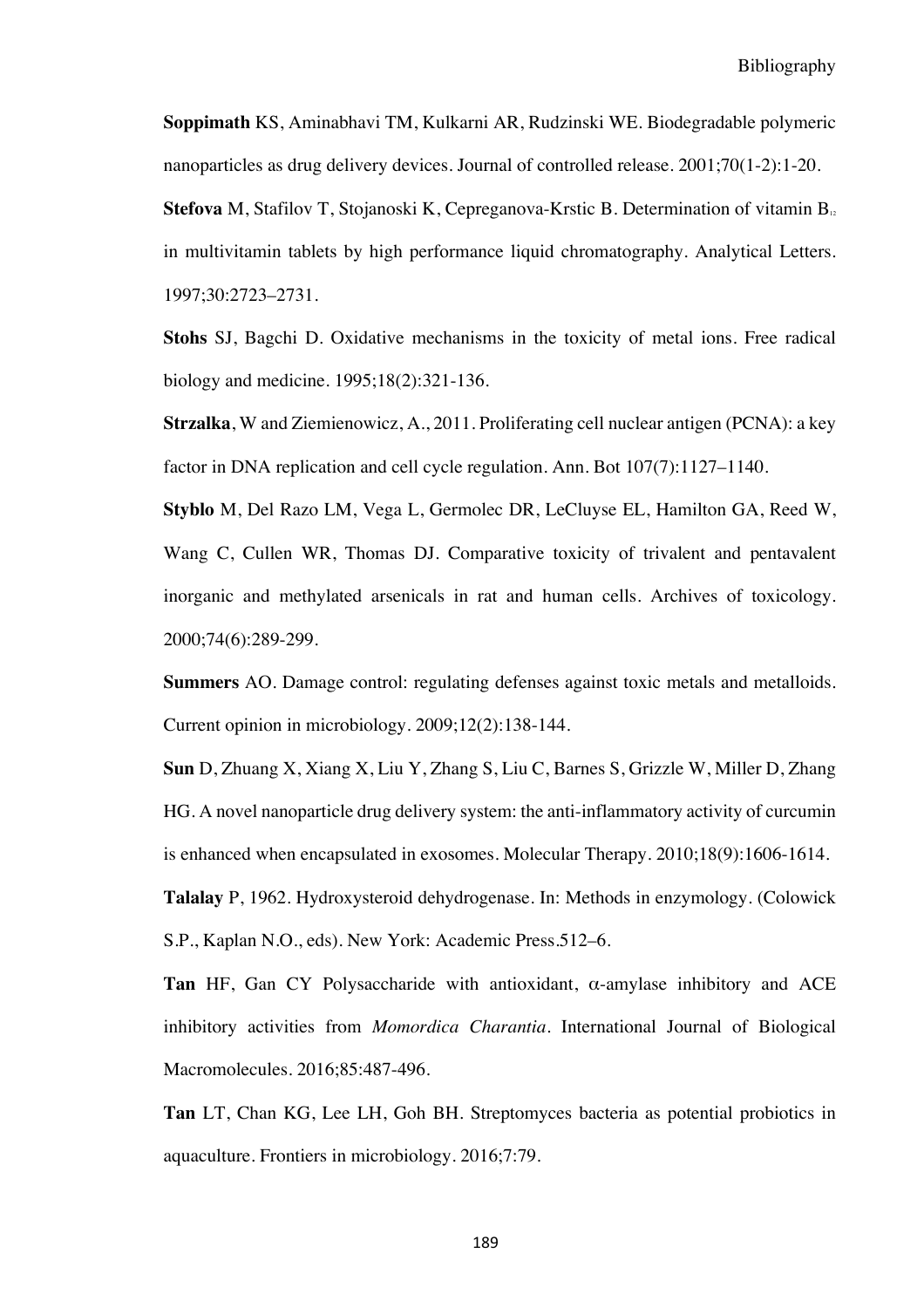**Thomas** DJ, Styblo M, Lin S. The cellular metabolism and systemic toxicity of arsenic. Toxicology and applied pharmacology. 2001;176(2):127-144.

**Thomas** DJ, Waters SB, Styblo M. Elucidating the pathway for arsenic methylation. Toxicology and applied pharmacology. 2004;198(3):319-326.

**Tice** RR, Yager JW, Andrews P, Crecelius E. Effect of hepatic methyl donor status on urinary excretion and DNA damage in B6C3F1 mice treated with sodium arsenite. Mutation Research/Reviews in Mutation Research. 1997;386(3):315-334.

**Tiwari-Pandey** R, Ram Sairam M. Modulation of ovarian structure and abdominal obesity in curcumin-and flutamide-treated aging FSH-R haploinsufficient mice. Reproductive Sciences. 2009;16(6):539-550.

**Tseng** WP, Chen WY, Sung JL, Chen JS. A clinical study of blackfoot disease in Taiwan: An epidemic peripheral vascular disease. Mem Coll Med Natl Taiwan Univ. 1961;7:1-18.

**Uddin** R, Huda NH. Arsenic poisoning in Bangladesh. Oman medical journal. 2011;26(3):207.

**Umakoshi** H, Shimanouchi T, Kuboi R. Liposome membrane can act like molecular and metal chaperones for oxidized and fragmented superoxide dismutase. Enzyme and Microbial Technology. 2009 Feb 5;44(2):101-106.

**Umerska A**, Gaucher C, Oyarzun-Ampuero F, Fries-Raeth I, Colin F, Villamizar-Sarmiento M, Maincent P, Sapin-Minet A. Polymeric nanoparticles for increasing oral bioavailability of curcumin. Antioxidants. 2018;7(4):46.

**Usoh** IF, Akpan EJ, Etim EO, Farombi EO. Antioxidant actions of dried flower extracts of Hibiscus sabdariffa L. on sodium arsenite-induced oxidative stress in rats. Pakistan Journal of Nutrition. 2005;4(3):135-141.

**Vahter** M, Concha G. Role of metabolism in arsenic toxicity. Pharmacology & toxicology. 2001;89(1):1-5.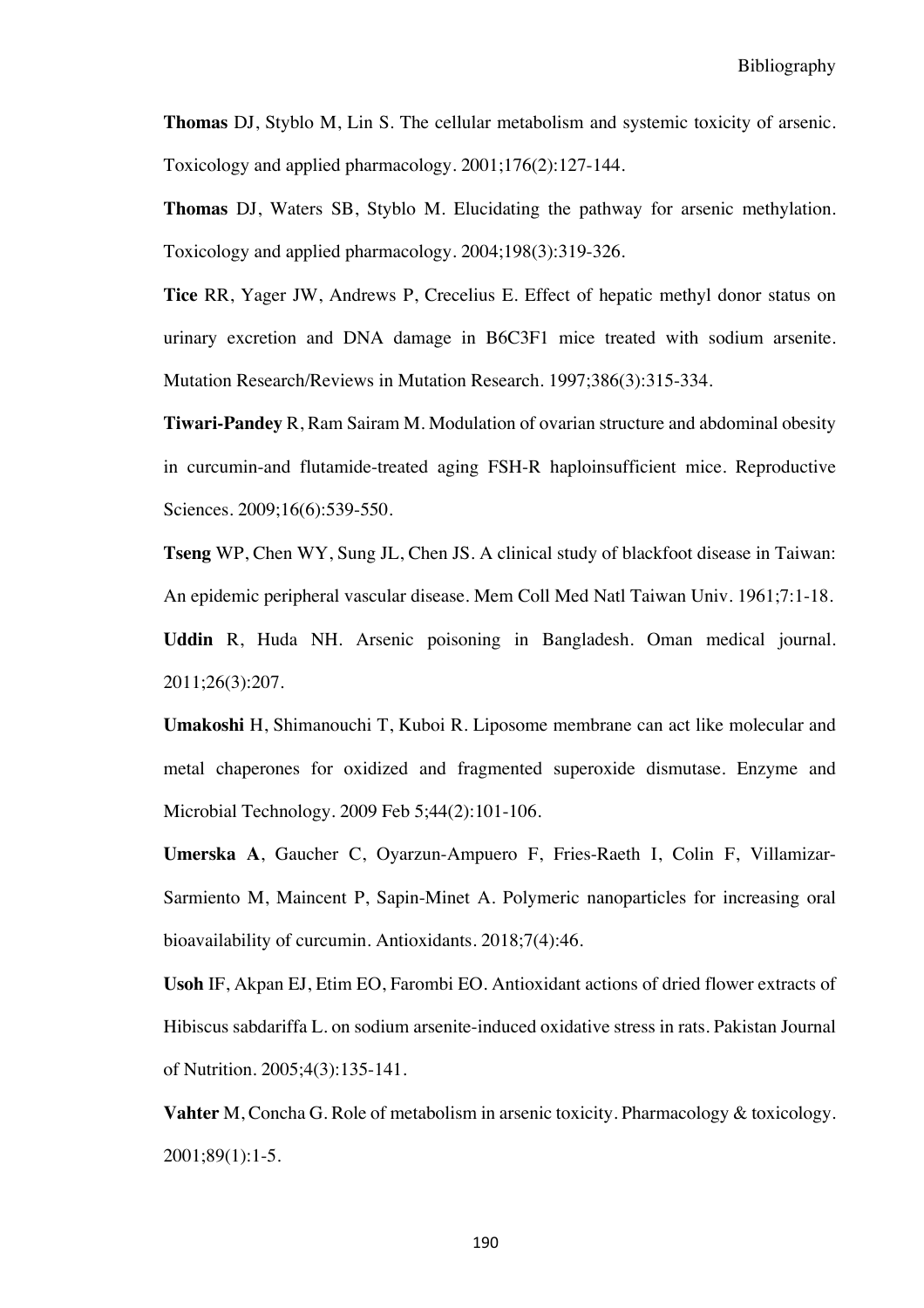**Vahter** M. Mechanisms of arsenic biotransformation. Toxicology. 2002;181:211-117.

**Vahter** M. Methylation of inorganic arsenic in different mammalian species and population groups. Science progress. 1999;82:69-88.

**Valavanidis** A, Vlachogianni T, Fiotakis C. 8-hydroxy-2′-deoxyguanosine (8-OHdG): a critical biomarker of oxidative stress and carcinogenesis. Journal of environmental science and health Part C. 2009;27(2):120-319.

**Valko** MM, Morris H, Cronin MT. Metals, toxicity and oxidative stress. Current medicinal chemistry. 2005;12(10):1161-1208.

**Vasken Aposhian** H, Carter DE, Hoover TD, Hsu CA, Maiorino RM, Stine E. DMSA, DMPS, and DMPA—as arsenic antidotes. Toxicological Sciences. 1984;4(2part2):58-70. **Vauthier** C, Dubernet C, Chauvierre C, Brigger I, Couvreur P. Drug delivery to resistant tumors: the potential of poly (alkyl cyanoacrylate) nanoparticles. Journal of Controlled Release. 2003;93(2):151-160.

**Veljkovic** E, Jiricny J, Menigatti M, Rehrauer H, Han W. Chronic exposure to cigarette smoke condensate in vitro induces epithelial to mesenchymal transition-like changes in human bronchial epithelial cells, BEAS-2B. Toxicology in Vitro. 2011;25(2):446-453.

**Verderame** M, Limatola E, Scudiero R. Metallothionein expression and synthesis in the testis of the lizard Podarcis sicula under natural conditions and following estrogenic exposure. European journal of histochemistry: EJH. 2017;61(2).

**Waalkes** MP, Liu J, Diwan BA. Transplacental arsenic carcinogenesis in mice. Toxicology and applied pharmacology. 2007;222(3):271-280.

**Waalkes** MP, Liu J, Ward JM, Diwan BA. Mechanisms underlying arsenic carcinogenesis: hypersensitivity of mice exposed to inorganic arsenic during gestation. Toxicology. 2004;198(1-3):31-38.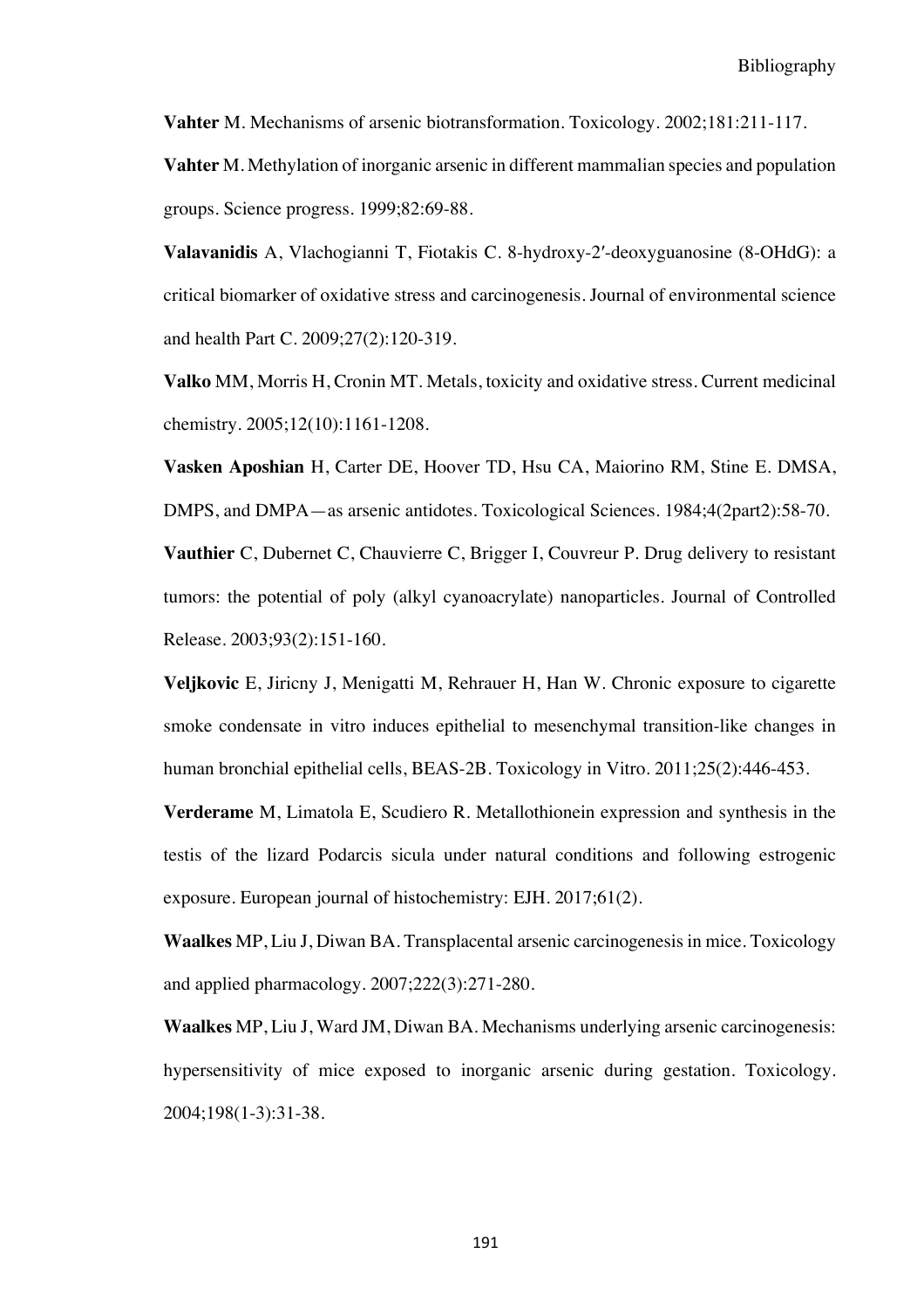**Wang** H, Zhang S, Guo L, Irfan M, Kan G, Ren D, Chen H. Study on correlation between antioxidant and hypoglycemic activity polysaccharide isolation from *Momordica Charantia*. Bothalia Journal. 2013;43:117-128.

**Wang** Q, Wu X, Shi F, Liu Y. Comparison of antidiabetic effects of saponins and polysaccharides from Momordica charantia L. in STZ-induced type 2 diabetic mice. Biomedicine & Pharmacotherapy. 2019;109:744-750.

**Wang** XN, Zhang CJ, Diao HL, Zhang Y. Protective effects of curcumin against sodium arsenite-induced ovarian oxidative injury in a mouse model. Chinese medical journal. 2017;130(9):1026.

**Wang** Y, Wei Y, Zhang H, Shi Y, Li Y, Li R. Arsenic trioxide induces apoptosis of p53 null osteosarcoma MG63 cells through the inhibition of catalase. Medical oncology. 2012 ;29(2):1328-1334.

**Weinstein** D, Leininger J, Hamby C, Safai B. Diagnostic and prognostic biomarkers in melanoma. The Journal of clinical and aesthetic dermatology. 2014;7(6):13.

**Weiss** N. Mechanisms of increased vascular oxidant stress in hyperhomocysteinemia and its impact on endothelial function. Current drug metabolism. 2005;6(1):27-36.

**Weydert** CJ, Cullen JJ. Measurement of superoxide dismutase, catalase and glutathione peroxidase in cultured cells and tissue. Nature protocols. 2010;5(1):51.

**WHO**, Environmental Health Criteria-224. Arsenic and Arsenic Compounds, second ed., World Health Organization, Geneva, 2003.

**Yadav** A, Lomash V, Samim M, Flora SJ. Curcumin encapsulated in chitosan nanoparticles: a novel strategy for the treatment of arsenic toxicity. Chemico-biological interactions. 2012;199(1):49-61.

**Yang** H, Shu Y. Cadmium transporters in the kidney and cadmium-induced nephrotoxicity. International journal of molecular sciences. 2015;16(1):1484-94.